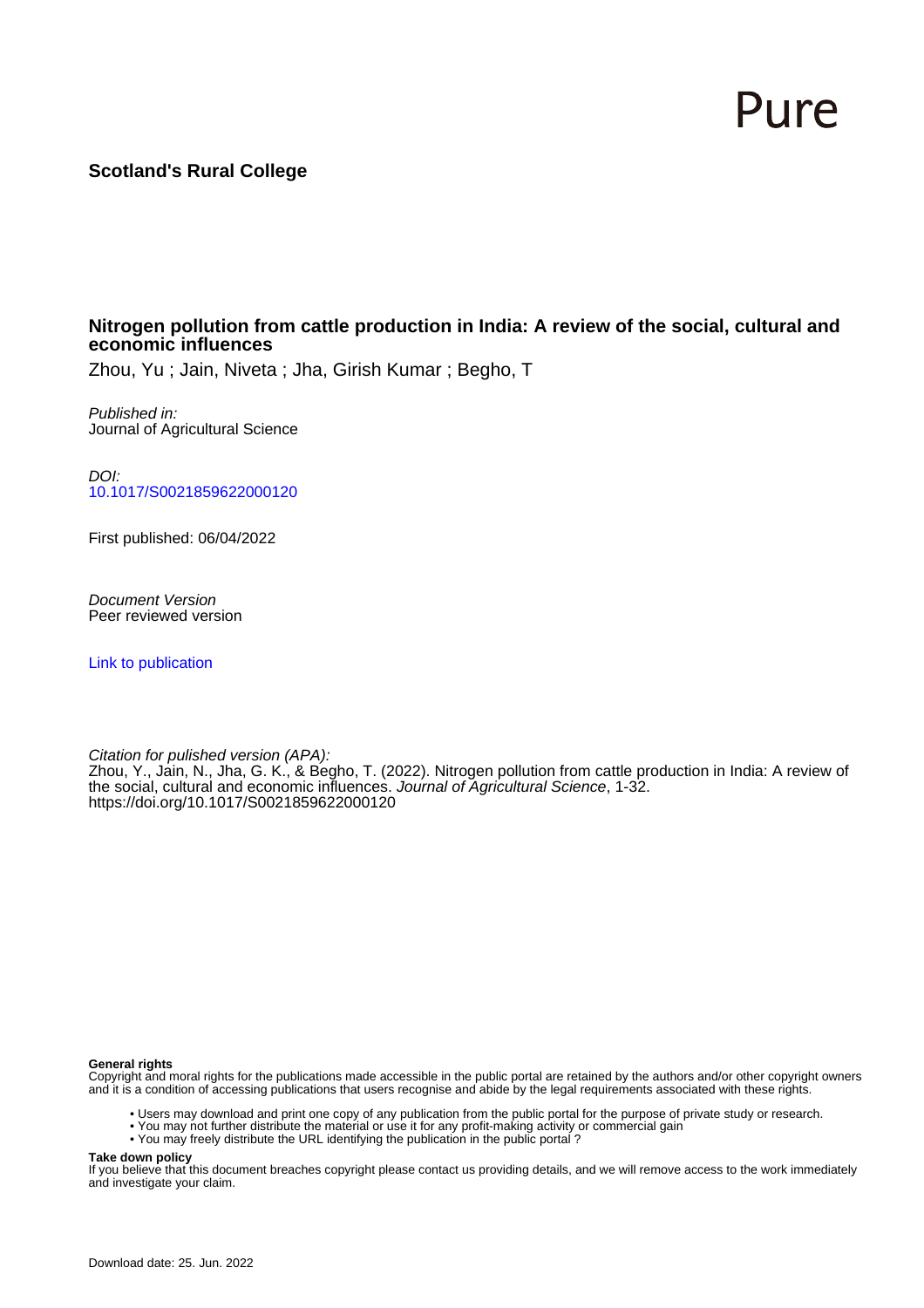Nitrogen pollution from cattle production in India: A review of the social, cultural and economic influences

Y. Zhou<sup>1</sup>, N. Jain<sup>2</sup>, G. K. Jha<sup>2</sup> and T. Begho<sup>3\*</sup>

<sup>1</sup>University of Edinburgh, School of GeoSciences, King's Buildings, West Mains Road,

Edinburgh, EH9 3JY, United Kingdom, Edinburgh, United Kingdom

2 ICAR-Indian Agricultural Research Institute, New Delhi, India

<sup>3</sup> Rural Economy, Environment & Society, Scotland's Rural College (SRUC), Peter Wilson Building, King's Buildings, W Mains Rd, Edinburgh EH9 3JG United Kingdom.

\* **Author for correspondence:** T. Begho, E**-**mail: Toritseju.Begho@sruc.ac.uk

Received: 2 January 2022

Revised: 6 March 2022

Accepted: 29 March 2022

## **Abstract**

Livestock plays a crucial role in food and nutrition security. However, livestock production accounts for 0.18 of global greenhouse gas emissions. India has one of the highest livestock densities globally, mainly produced under traditional systems. Specifically, the emission and particularly nitrogen losses from cattle in traditional systems cannot be ignored. Nitrogen emission is substantial when cattle roam free and waste is not collected or managed efficiently. This paper reviews the literature to piece together the available information on nitrogen

This peer-reviewed article has been accepted for publication but not yet copyedited or typeset, and so may be subject to change during the production process. The article is considered published and may be cited using its DOI. DOI: 10.1017/S0021859622000120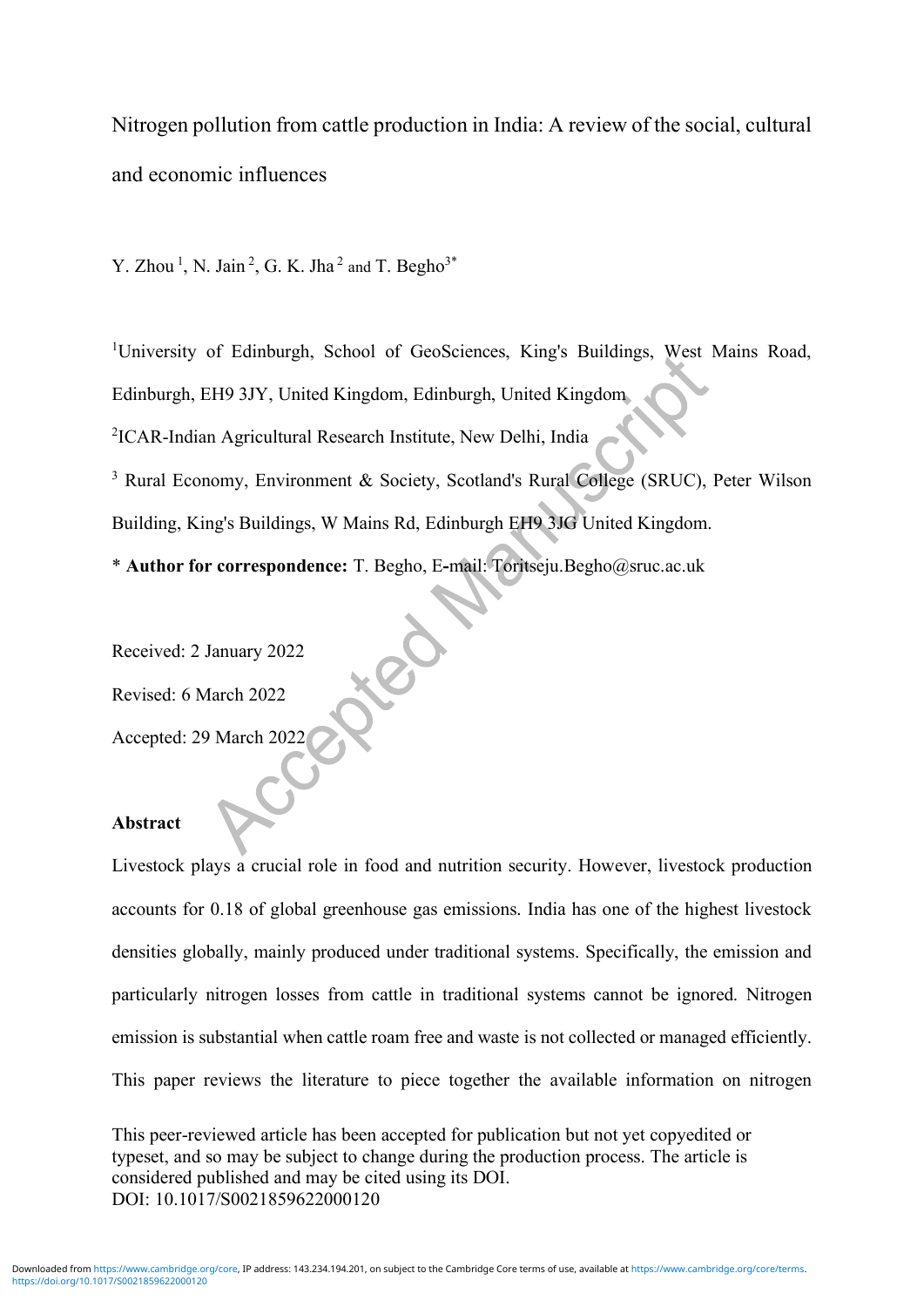emissions from cattle in India to synthesise the evidence, identify gaps, and contribute to further understanding of the problem. At the same time, the paper highlights the solutions to reduce nitrogen pollution from cattle production in India. The main findings are that most cattle in India are not reared to provide meat protein. The implication is that reactive nitrogen per capita consumption is lower than most developed countries. However, there are substantial inefficiencies in feed conversion, feed nitrogen use, and manure management in India. As a result, nitrogen losses and wastage are considerable in the different production systems. Furthermore, the review suggests that social, cultural, and economic factors such as convergent social behaviour, urbanisation, regulations, changing consumption patterns, the demand for cheap fuel sources, culture and religion influence the production systems and, consequently, the emissions from livestock. Suggested solutions to reduce nitrogen pollution from cattle production in India are improving livestock productivity, adopting better feeding, manure and pasture management practices and using behavioural nudges.

**Key words:** Environment, livestock, reactive nitrogen, emission, sustainable management, waste ÖK

### **Introduction**

Agriculture, including livestock farming, is one of the main contributors to human-induced climate change (Prasad *et al*., 2020). There are enormous benefits of agricultural intensification in terms of providing an adequate food supply for the growing population of developing countries. However, the flip side is that there are associated consequences with inefficiencies. Evidence suggests that agricultural emissions have increased over the past decades (Lassey  $\&$ Harvey, 2007; Thomson *et al*., 2012). The Indo-Gangetic Plain has been reported to be an area high in gaseous nitrogen pollutants such as ammonia ( $NH<sub>3</sub>$ ) and nitrogen oxides ( $NO<sub>x</sub>$ ) deposition (Clarisse *et al*., 2009; Singh *et al*., 2016). In addition, an important (non-GHG)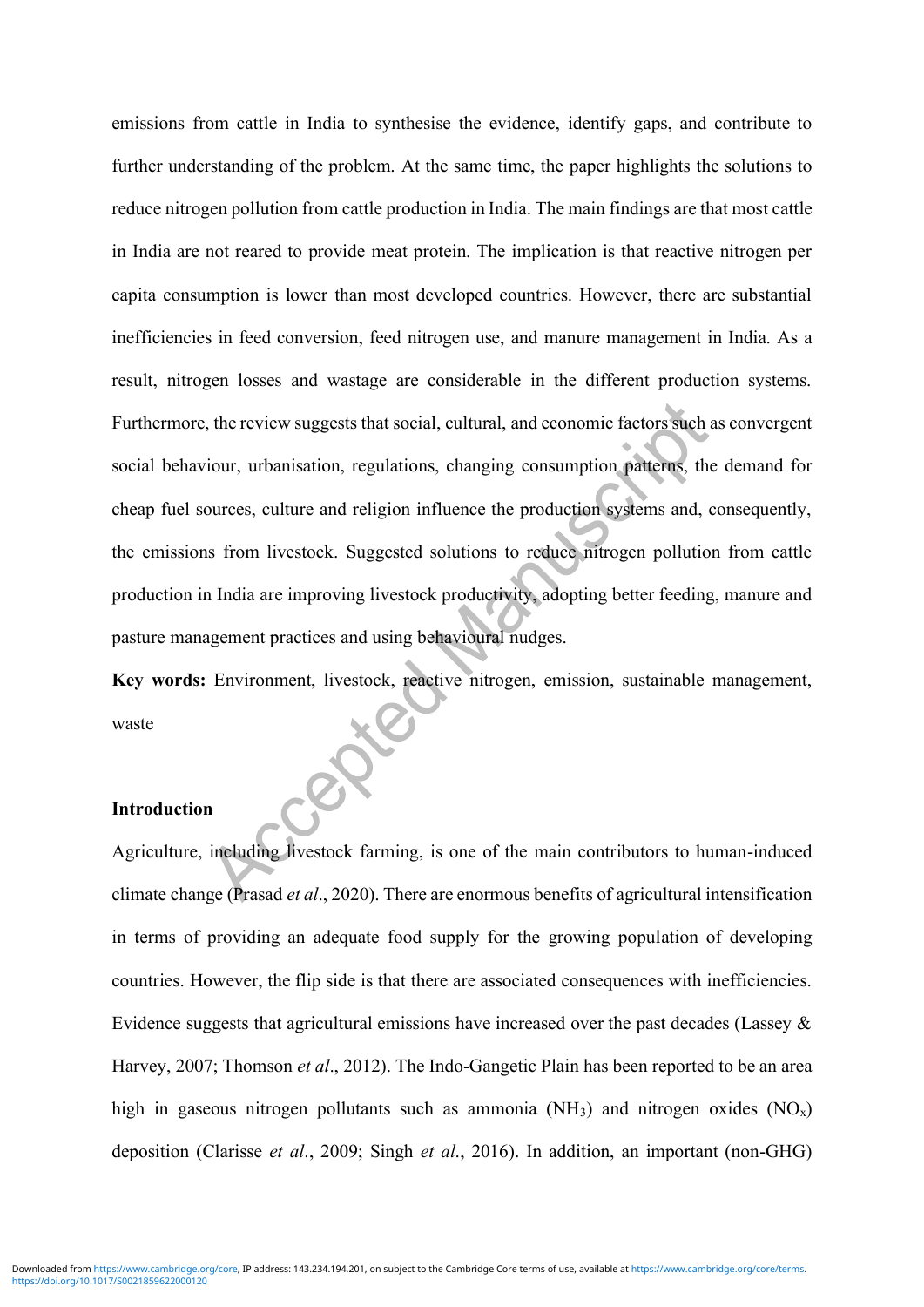pollutant which is mainly from agriculture and has a significant effect on ecosystems is ammonia (NH3). The majority of agricultural NH3 is from livestock manure (Galloway *et al*., 2008; Kavanagh *et al*., 2019; Sommer *et al*., 2019). Among the greenhouse gas (GHG) that contribute to climate change, nitrous oxide  $(N_2O)$  is one of the most potent. Per molecule, the global warming potential of  $N_2O$  is over 264-310 times more than that of  $CO_2$  (IPCC, 2014). Of concern is that agriculture is the largest source of N2O (Reay *et al*., 2012). Besides the gaseous nitrogen emissions from livestock farming systems, agriculture contributes to methane  $(CH<sub>4</sub>)$  emissions (Lassey, 2008). The global warming potential of CH $<sub>4</sub>$  is more than 25-34,</sub> greater than  $CO_2$  (IPCC, 2014). Livestock are responsible for 0.30 of global  $CH_4$  emission, and about 0.36 of global emissions of enteric  $CH_4$  is from Asia, and India is one of the main contributors (FAO, 2021).

India is the second-largest contributor out of the four countries responsible for 0.47 of the global reactive nitrogen (Nr) emissions (Oita *et al*., 2016). The gradual accumulation of Nr due to increased human activities has impacted air and water quality, human health, soil health and biodiversity (Aneja *et al*., 2009; Singh & Singh, 2008). Also, nitrogen pollution causes damage to the aquatic environment. There is evidence that anthropogenic emissions of nitrogen have resulted in ecological damage along much of India's coastline (Abrol *et al*., 2017). Globally, there is increasing awareness of the polluting potential of nutrients when used inefficiently. However, this concern has not been sufficiently reflected in policies, particularly in developing countries (Kanter *et al*., 2020a; Kanter *et al*., 2020b).

India has one of the highest livestock densities globally but also has interesting peculiarities. For example, despite having the largest cattle herd of all countries, the human population consists of many vegetarians (0.31). Farmers in India mainly keep cows for dairy products (Kumar & Kapoor, 2014; Phillips, 2021). In India, the total emission from livestock is approximately 222.7 million tons of  $CO<sub>2</sub>e$  (MoEFCC, 2021). Besides, the efficiency and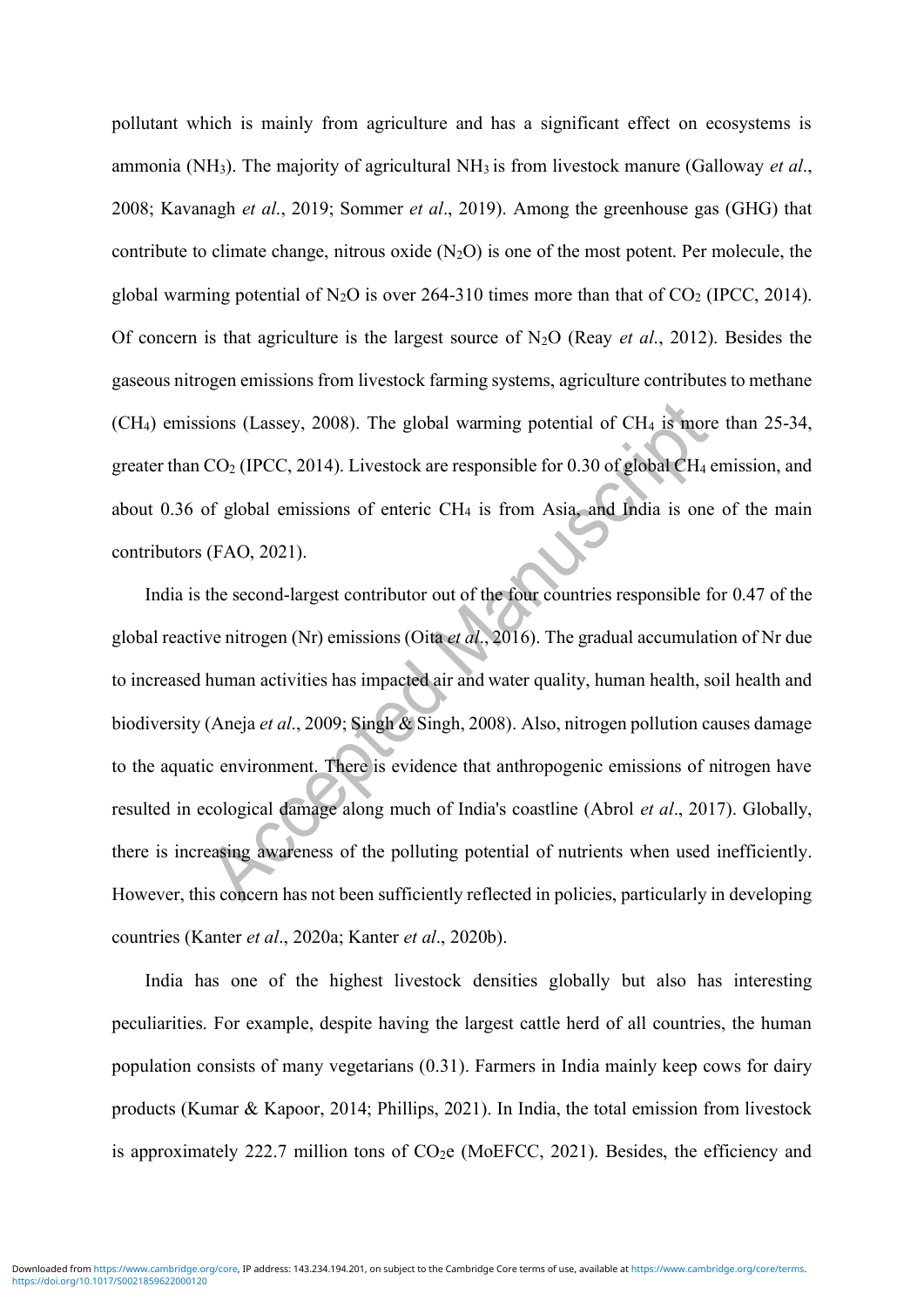productivity of cattle in India is reportedly among the lowest globally (O'Mara, 2011; Manoj, 2015). Hence, justifying the importance of addressing the livestock nitrogen pollution in India. This paper aims to piece together the available information on livestock nitrogen emissions, focusing on highlighting the solutions to reduce nitrogen pollution from cattle production in India. Specifically, the study reviews the literature on the scale of nitrogen pollution in India, the consequences of nitrogen pollution, nitrogen transaction related to different production systems, the factors that drive nitrogen losses and the sustainable solutions to the problem.

The review approach used in this paper is narrative. The goal is to present an overview, clarify present knowledge, draw attention to the issue and highlight the contributions of different studies towards a cumulative understanding of nitrogen pollution from cattle production in India. The rest of the paper is structured as follows. Section 2 discusses the agricultural sources of nitrogen pollution in India. Section 3 reviews the social, cultural, and economic dimensions. We discuss the solutions to reduce nitrogen pollution in section 4. Finally, sections 5 and 6 present the future perspectives and conclude the paper, respectively.

# **The agricultural sources of nitrogen pollution in India**

The scale of nitrogen pollution cannot be highlighted without a discussion of nitrogen losses that accrue from crop production. In India, just as it is globally, nitrogen is lost due to poor management of chemical fertiliser and livestock manure during crop production. In 2015-2016, India accounted for approximately 0.16 of the global nitrogen fertiliser production (Abrol *et al*., 2017). At the same time, the country relies heavily on the use of fertiliser to increase crop yields (Andrews & Lea, 2013). Due to rapid population growth and the consequent increase in food demand, India's nitrogen fertiliser use is growing at a rate of 1.96%, almost equal to the population growth rate. This fertiliser use could continue to increase at current trends (Andrews & Lea, 2013). In addition, chemical fertiliser is also used to grow livestock fodder and feed.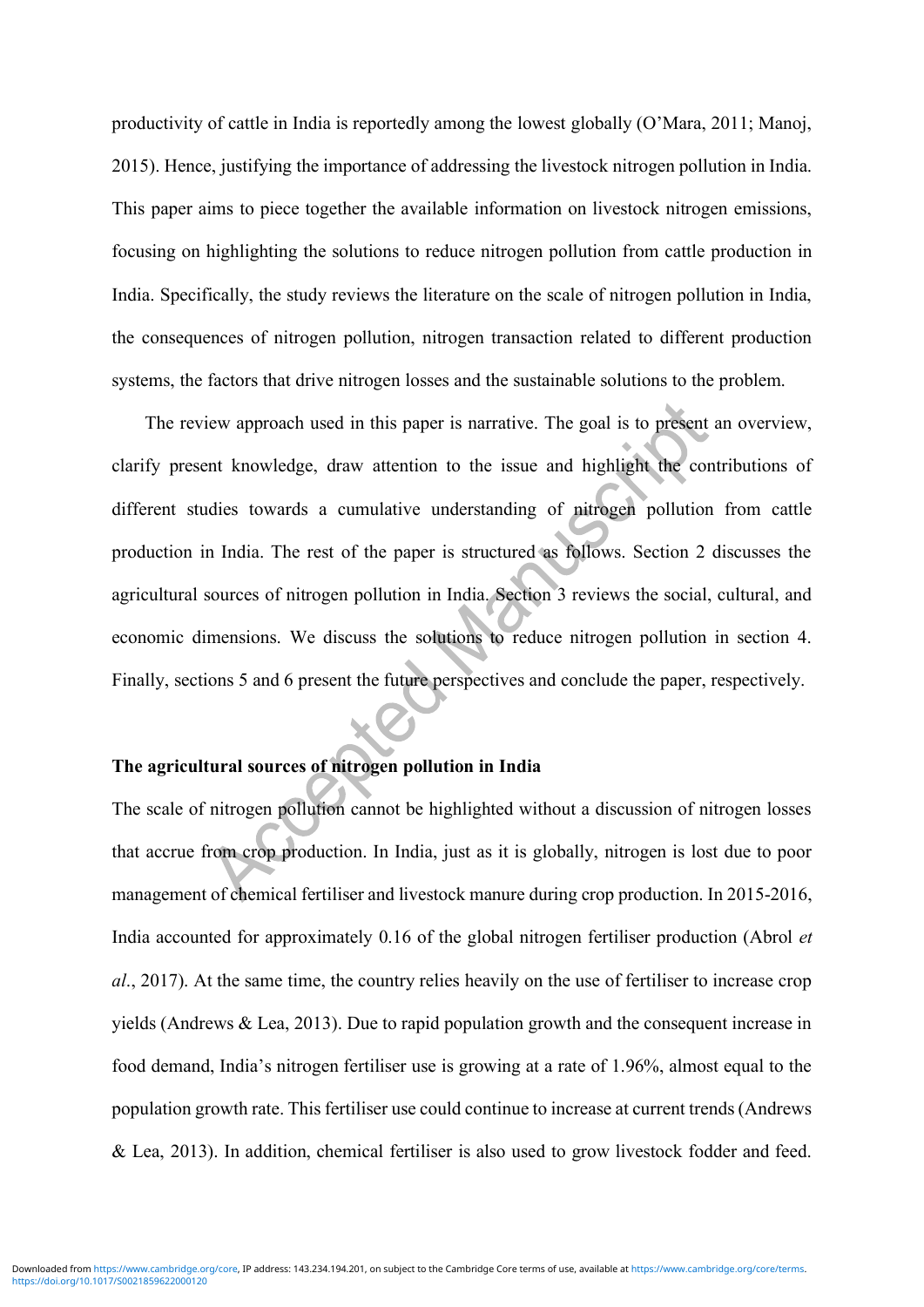As with many countries globally, nitrogen fertiliser is used inefficiently for crop production in India. In India, the average nitrogen use efficiency (NUE) which broadly refers to as nitrogen harvested yield per unit of nitrogen input for cereal was 0.21 (Omara *et al*., 2019), full crops NUE was approximately 0.22, while the chain-wide NUE (including livestock) was 0.20 (Andrews & Lea, 2013).

In monetary terms, the huge cash subsidies  $(-0.75)$  in the case of urea) associated with nitrogen fertilisers place a strain on the country's financial resources. Because of the large subsidy on nitrogen fertilisers, Indian farmers tend to use more urea (Fishman *et al*., 2016). It is estimated that India loses Nr worth US\$10 billion per year as fertiliser value (Ladha *et al*., 2020). However, substantial environmental and economic benefits could be derived by increasing NUE through moving from imbalanced nitrogen use to a more sustainable use across India.

Globally, livestock accounts for a significant proportion of anthropogenic GHG emissions (Gerber *et al*., 2013). The main activities contributing to GHG emissions in livestock farming are enteric fermentation and manure management. In India, seasonal variation has been observed in N2O flux from manure. For example, Gupta *et al*. (2007) reported higher flux in the rainy season. They attributed such changes to both the feed of the animal and how the manure is stored in conjunction with the environmental conditions. Also, the bovine population of over 303 million in India can produce 995 million tonnes of manure. Therefore, livestock manure contributes substantially to NH<sub>3</sub> emissions. This could be as high as 0.56 from cattle in India (Aneja *et al*., 2012; Abrol *et al*., 2017). These statistics make India one of the largest sources of NH<sub>3</sub> emission globally (Rath  $\&$  Joshi, 2020). Further, it highlights that manure mismanagement should be a major focal point in the discussion to reduce GHG emissions and climate pollutants from cattle production.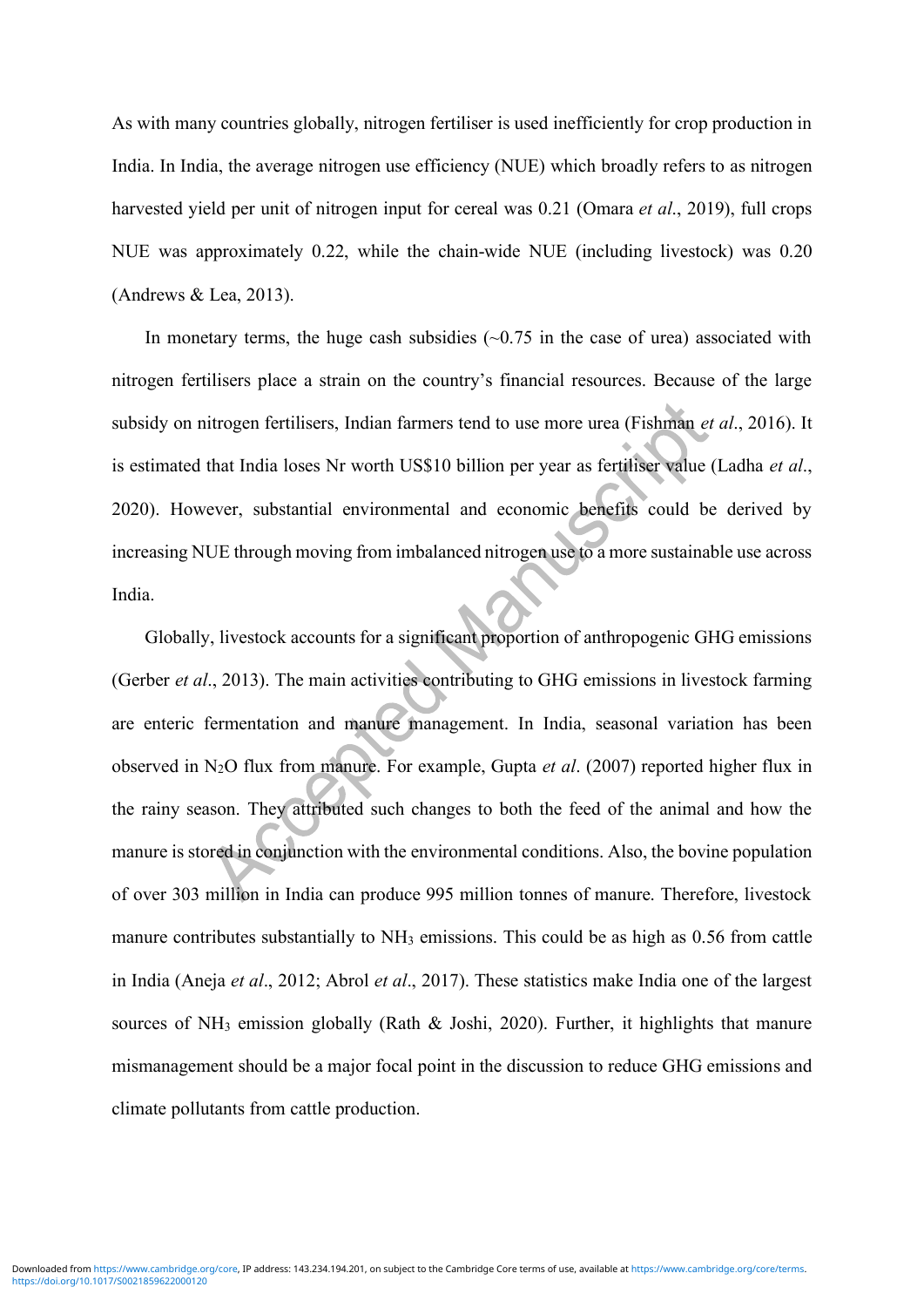#### *Livestock Production Systems in India*

The pathways for environmental emission from cattle production in India cannot be examined without understanding the livestock production systems. In India, the predominant system is traditional feeding and cattle management practices (Manoj, 2015; Deb, 2015). Traditional livestock production systems consist of grassland-based systems (traditional pastoral and agropastoral systems) and mixed or integrated farming systems. Pastoral systems are predominant in arid and semi-arid zones of India's e.g., Rajasthan, Gujarat, Haryana, and Ladakh regions. Pastoral systems are also prevalent in the humid and sub-humid regions of the Himalayas, including the North-eastern hills of India. About 0.04 of agricultural land is under these systems (Deb, 2015). Mixed livestock and crop production systems are also practised across India. There is the potential for these farming systems to be more environmentally beneficial and sustainable as the output from livestock and draught power could be an important input in crop production and vice-versa (Deb, 2015).

Depending on species, animal type, production system and management, the efficiency of these livestock production systems in converting feed protein into animal protein varies between 0.05 and 0.45 (Oenema, 2006). There are considerably higher livestock emissions in India due to a large number of indigenous low producing cattle (Chhabra *et al*., 2013). As with many parts of the world, grazing animals are fed at barely subsistence levels, consuming rather than producing much (Akila  $&$  Chander, 2010). The inefficiencies associated with this process result in nitrogen losses in urine and manure of between 0.05 and 0.55 (Oenema, 2006). With the gradual increase in semi-intensive production systems witnessed (Khan *et al*., 2016), nitrogen losses could decrease if there are better management practices.

The nitrogen losses from cattle in the predominant traditional systems in India cannot be ignored. The nitrogen losses to the environment are especially substantial when livestock roams free, and the waste is not collected and managed efficiently. Across many farms in India, the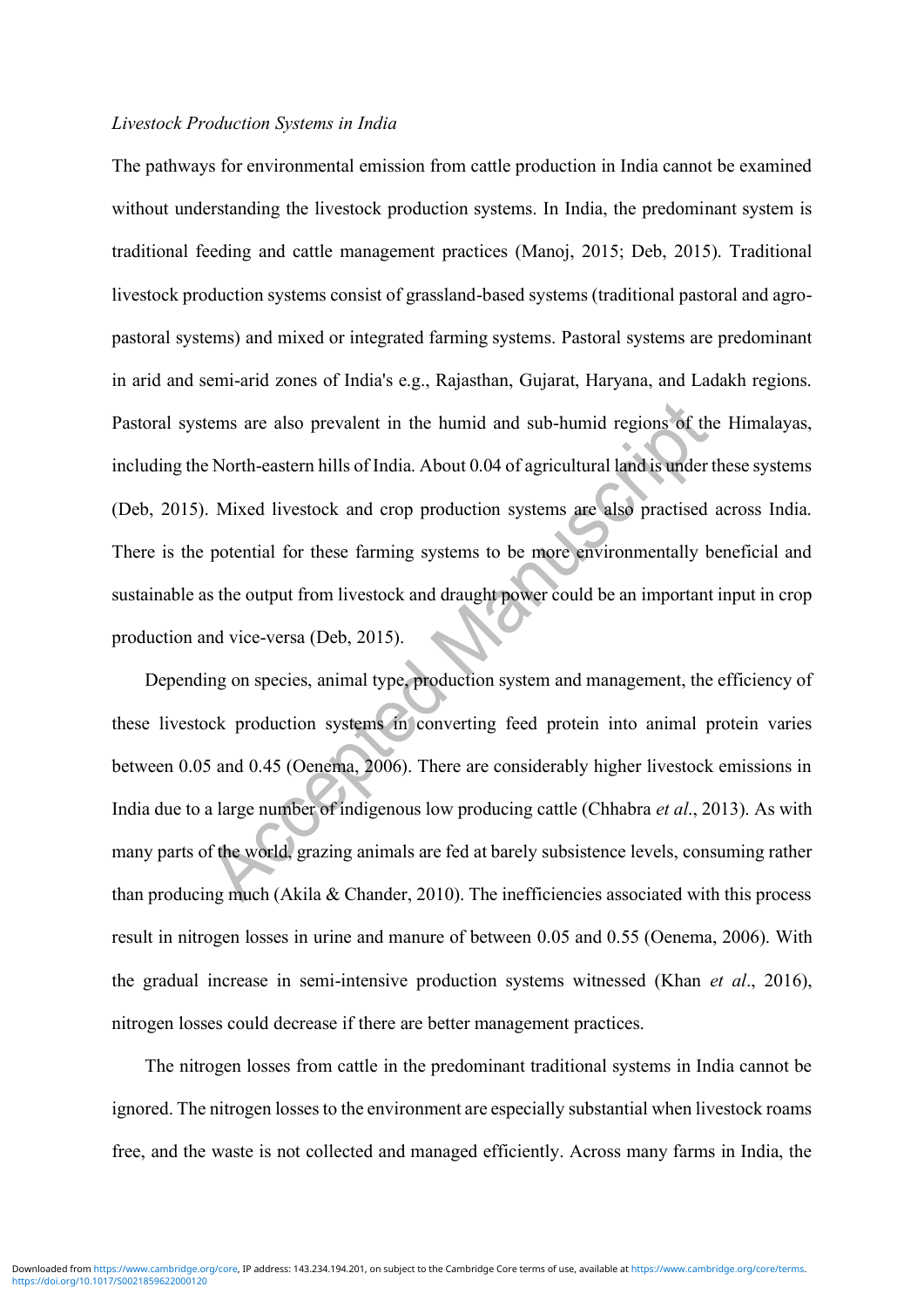animals are either working on the field, grazing or tethering during the day. The night-time housing is basic sheds with thatched roofs and mud floors, lacking side walls in many cases (Akila & Chander, 2010). The system poses a challenge to manure management which we discuss.

#### *Manure mismanagement as a key leakage source*

Manure is a valuable underutilised resource that, when properly managed, can significantly reduce the emissions from livestock production (Nautiyal *et al*., 2015). But poor manure management result in wasted resources and have the potential to emit environmental pollutants. Besides, over-application of manure in fields can also lead to toxicity, odour, water pollution and pose a risk to human health (Dominguez & Edwards, 2011; Nautiyal *et al*., 2015). In India, the three most common types of manure use include (1) producing dry cakes from manure for use as fuel in rural households, (2) storing in heaps for composting as organic fertiliser for crops where traditionally, manure has been allowed to be composted with bedding and residual crop straw and (3) when animals are kept outdoors, the manure is not recycled and is generally allowed to decompose in the fields/pastures (Abrol *et al*., 2017). It is estimated that in India, 0.36 of the manure is used to make fuel cake, 0.27 is used for composting, and the remaining 0.37 is left in the field when the animals are allowed to graze outdoors (Mohini *et al*., 2016). However, the proportion may vary with seasons.

In India, for farmers who collect manure daily, up to 0.90 of the manure is collected stored in heaps, either taken to the farms during the crop season or put to alternative uses such as for the preparation of dung cakes (Gupta *et al*., 2017). In producing dung cakes, the manure is spread on the floor or stuck to walls in the open resulting in substantial nitrogen emissions. Also, when dung is collected as organic fertiliser, it is stored for long periods in the open or partially covered stores before application in the field (Webb *et al*., 2012; Gupta *et al*., 2017).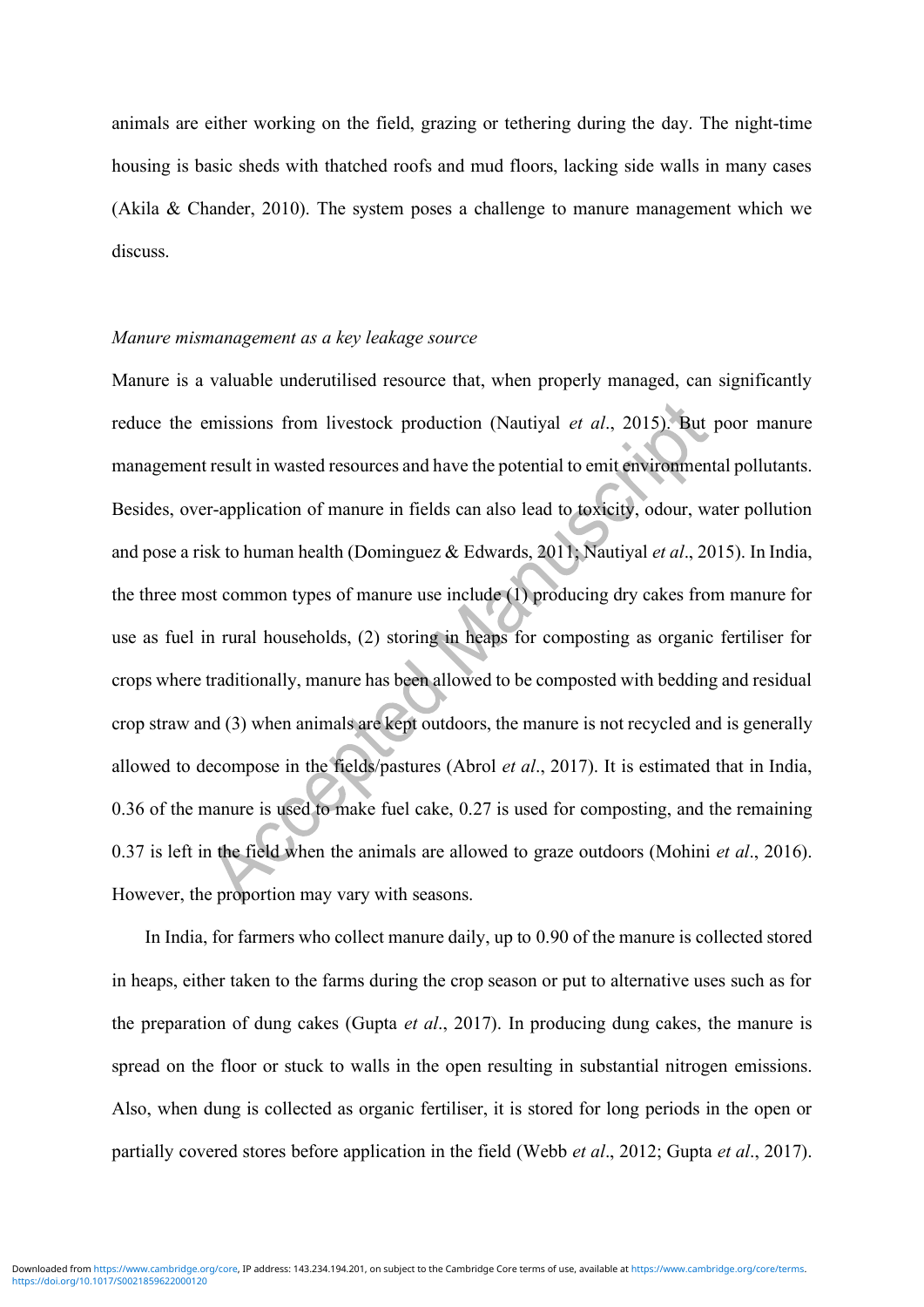This practice can lead to the accumulation of greenhouse gases (GHG) and subsequent emissions to the atmosphere (Kulling *et al*., 2001).

As much as 0.48 of excreted nitrogen is lost depending on the management practice of solid manure (Webb *et al*., 2012). Nitrogen losses from manure are mainly in the forms of NH<sup>3</sup> and N2O (Ndegwa *et al*., 2008). NH<sup>3</sup> losses may account for 0.92 of total ammoniacal nitrogen (TAN), depending on the manure mixture and the compost management employed (Eghball *et al*., 1997). Estimates of nitrogen loss through manure from all livestock in India suggest approximately 4017.52 million tonnes (Abrol *et al*., 2017). Specifically, it is estimated that 70 tons of  $N_2O$  from manure management is emitted yearly in India (Sharma, 2020). In addition, the manure from approximately 0.14 of livestock that graze rangelands in India is also not put to use (Gupta *et al*., 2017). Notably, urine is not collected as it is difficult to collect and store. Nitrogen losses from urine are between 0.30-1.00 (Snijders *et al*., 2009). This finding is a concern as urine in livestock production systems is a major source of NH<sup>3</sup> volatilization and indirect  $N_2O$  emissions. NH<sub>3</sub> volatilization from urine deposited to grassland, pastureland, and cropland may range from 0.07 to 0.41 depending on the climate and soil (Whitehead *et al*. 2004, Zaman *et al*. 2013, Fisher *et al*. 2016). Figure 1 summarizes the discussion.

[Figure 1 here]

**Social, cultural, and economic determinants of nitrogen pollution from cattle production**  In India, several economic, socio-demographic, cultural and religious factors directly or indirectly influence the livestock production and management systems and, consequently, the level of N emission from cattle production. We discuss the factors as follows.

#### *Economic factors*

Livestock production contributes considerably to improving the economic status of the rural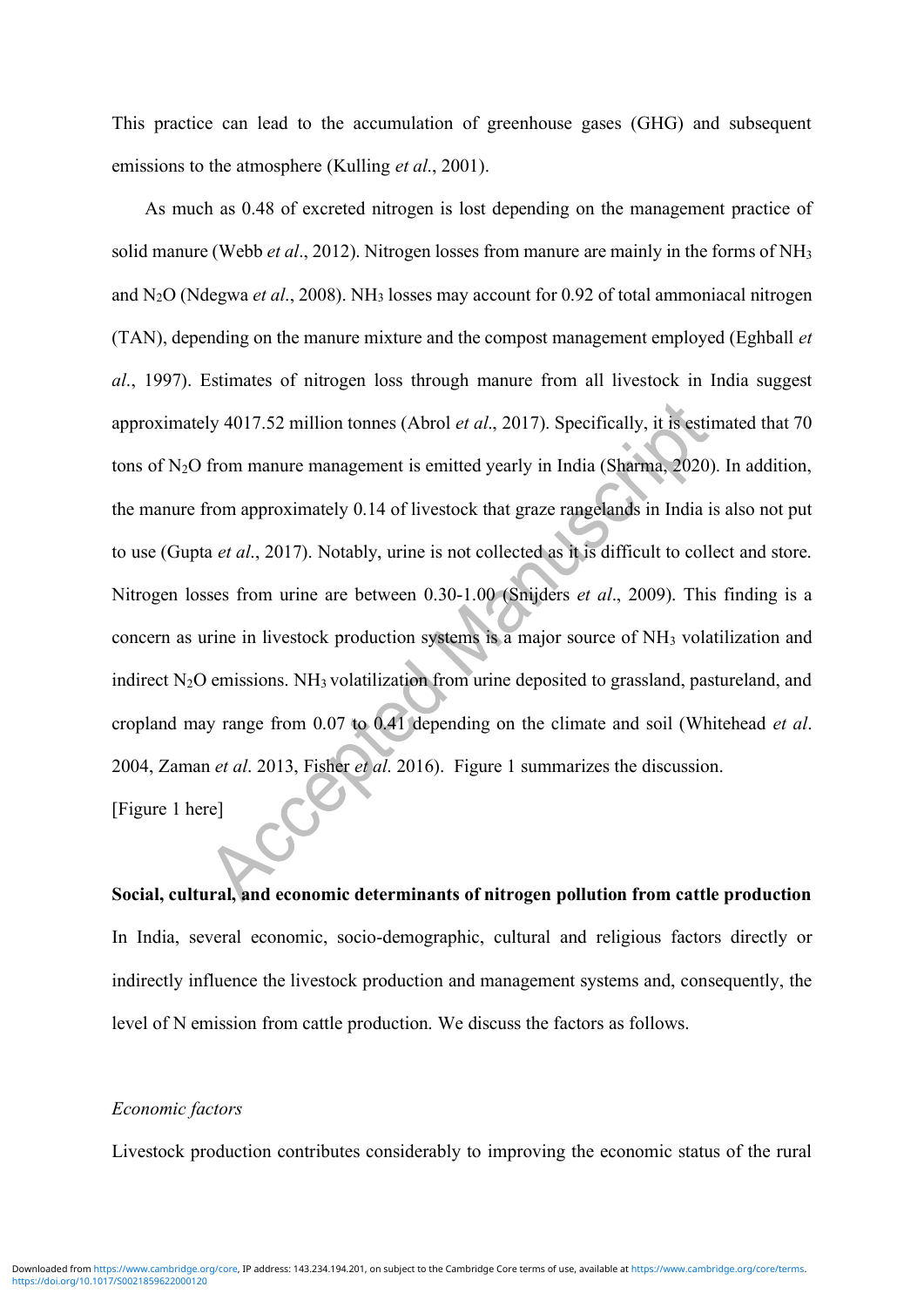poor in India, especially small and marginal farmers who own more than 0.70 of the livestock wealth. For example, smallholder dairy farming has become a livelihood option for 0.44 of rural households and contributes to reducing poverty in rural India (Rajendran & Mohanty, 2004). Typically, the smallholder farmer has a small herd of 1 to 3 cattle (Thimnavukkarasu *et al*., 2019). These smallholders are usually landless or have small landholdings. The implication is that they graze their cattle in open access grazing land, limiting the potential for reducing nitrogen losses from manure to the environment. Also, the cost of maintaining the animal impacts the management method. About a decade ago, the number of stray cattle in India was estimated to be only 5 million. However, about 40 million unproductive cattle are currently in danger of being abandoned (Khan *et al*., 2020). The main reason for this is the financial requirement to keep cattle beyond the age of productivity, and it is beyond the capacity of the small and marginal farmers. Therefore, these cattle, bulls, heifers and cows with low productivity add to the stray cattle population (Times of India, 2021).

Changing consumption patterns have also impacted production via the increased cattle numbers. In 2018-19, India's annual milk production was approximately 188 million metric tonnes (Government of India, 2020). The majority of this came from smallholder dairy farming as approximately 70 million farm families are engaged in dairy production (Thimnavukkarasu *et al*., 2019; Lindahl *et al*., 2020). Since the implementation of "Operation Flood", there has been a major increase in milk production and the per capita consumption of milk. While this program had a significant impact on the economic sustenance and livelihood of dairy farmers, it also holds the potential to reduce environmental pollution from cattle rearing through an increase in production efficiency, particularly when technology is involved (Thornton, 2010).

The economic purpose for which the animal is kept also influences the breeding and management practices. Most small and marginal farmers keep cows for milk production and bulls as work animals (Akila & Chander, 2010). The financial cost of keeping draught cattle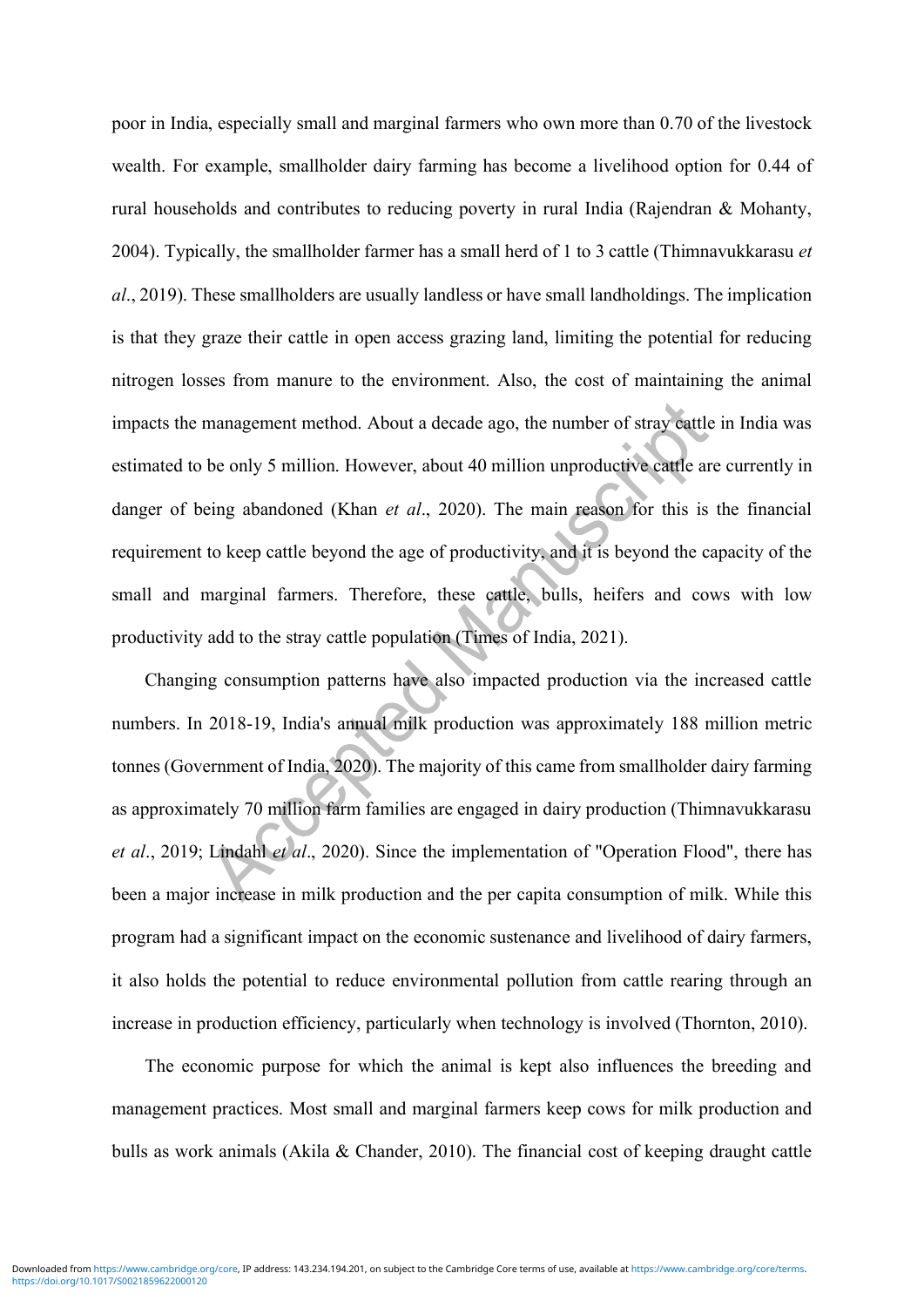reduces priority in terms of feeding and housing compared to dairy cattle (Akila & Chander, 2010). In addition, the production systems have implications for environmental pollution. Livestock production is shifting towards intensive production systems to meet the growing demand for animal products. In India, the increase in intensive production is attributed to limited open land for cattle grazing, urbanization and the change in consumers' food preferences (Manoj, 2015). These changes have affected livestock numbers, feed requirements, feeding and manure management practices and associated GHG emissions (Pierre & Harald, 2006). Under intensive production systems, animals are often fed more protein, phosphorus, and micronutrients to achieve higher yields, resulting in increased excretion of excess nutrients and consequently environmental pollution from the nutrient wastage (Abrol *et al*., 2017). For example, Reichenbach *et al*. (2021) investigation of resource use efficiency of dairy production in Bengaluru showed a low feed efficiency among semi-intensive and intensive dairy production systems. As a result, the per-area footprint is usually higher under an intensive system, considering that more cattle are kept per land area compared to extensive systems. In other words, an intensive system produces higher overall GHG emissions but lower emissions intensity. However, this paper does not delve into the debate on GHG emissions from intensive versus extensive systems but highlights the common point of agreement that emissions can be reduced with better management irrespective of the systems.

For economic reasons, the use of manure cakes as fuel in rural households is widespread. The cheap fuel source is an additional motivation to keep cattle (Khan *et al*., 2013). Manure contributes to 0.78 of residential energy from burning biomass (Council on Foreign Relations, 2021). However, the methods of processing and storing manure cakes are mostly not environmentally friendly. The manure is mixed with crop residue and sun-dried in the form of mid-size pellets (Sfez *et al*., 2017; Prasad *et al*., 2019). According to Stewart *et al*. (2021), manure cake had a higher emissions factor than fuelwood and liquefied petroleum gas,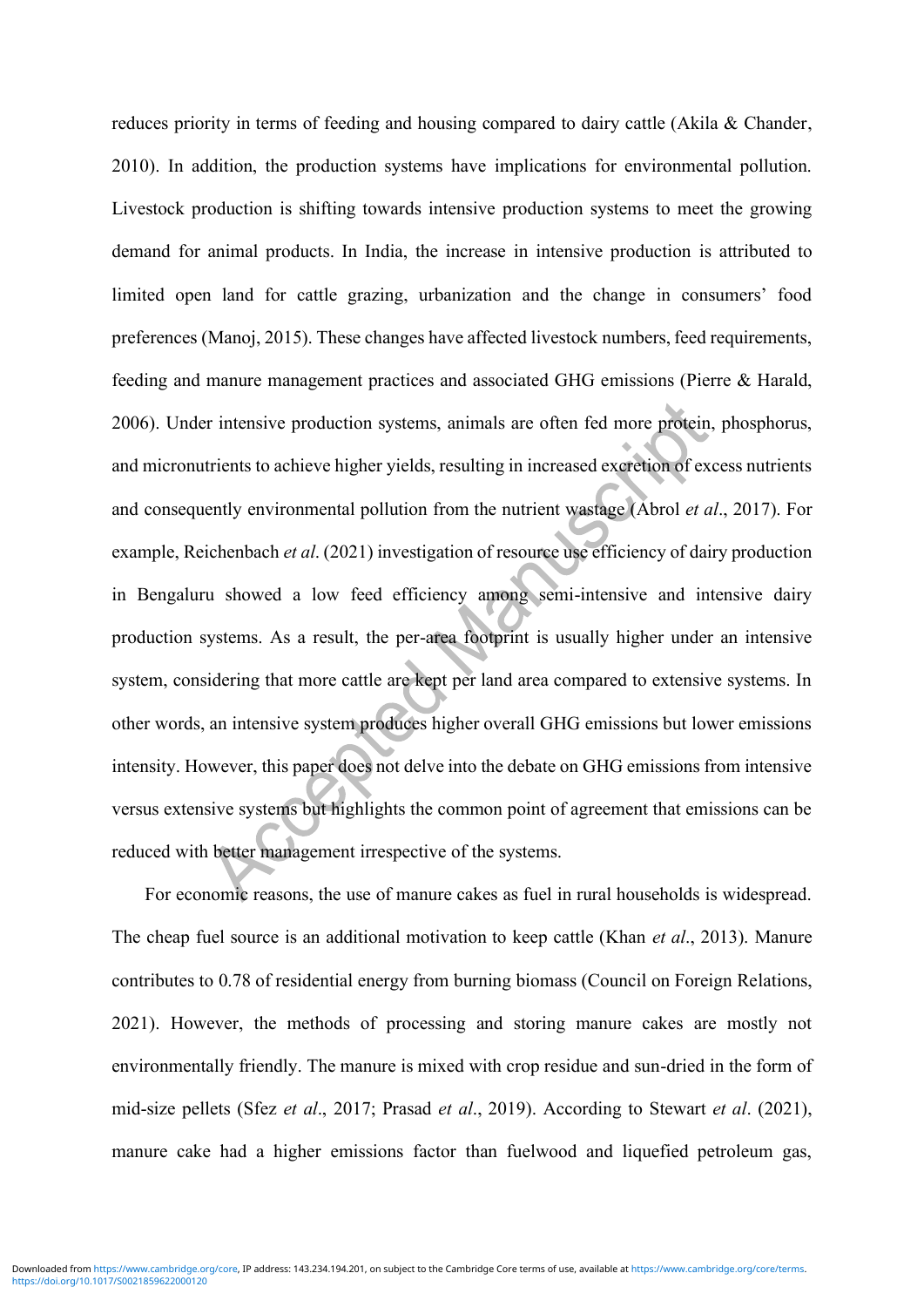suggesting that the contribution to environmental pollution from burning manure cake is substantial.

Institutional factors also play an important role in mitigating agricultural pollution. Breeding programmes such as the National Project for Cattle and Buffalo Breeding, which is aimed at genetic improvement in cattle and buffalo across India, have increased the conception rate by 15% (Department of Animal Husbandry & Dairying, 2019). This increase holds positive benefit for efficiency through reducing wastage from empty calving intervals and replacement rates.

#### *Social factors*

The societal influences on livestock farmers also play a role from the perspective of farmers understanding their action to be either 'right' or 'wrong' in the light of the wider expectations. This social influence can make farmers behave in a particular manner (Fish, 2014). Herding, i.e., a convergent social behaviour, is also responsible for livestock management practices in India. Cattle farmers may be influenced by group behaviour. As such, farmers abandon their information and beliefs to align their behaviours with others in the group. Besides economic reasons, there are reports of some farmers letting their cattle roam free because others do the same (Katiyar & Layak, 2019).

Membership of milk cooperatives indirectly influences pollution mitigation via regulating milk quality. Kumar *et al*. (2013) suggest that the membership of milk cooperatives provides a distinct advantage in milk yield, productivity, and quality. Conversely, achieving better food safety measures is correlated with an increased milk yield (Kumar *et al*., 2020). Specifically, improvement in yield through productivity gains, improving feed efficiency and maintaining a high health status which is a prerequisite for better milk quality and food safety measures, also have the potential to reduce inefficiency-driven environmental pollution. However, there are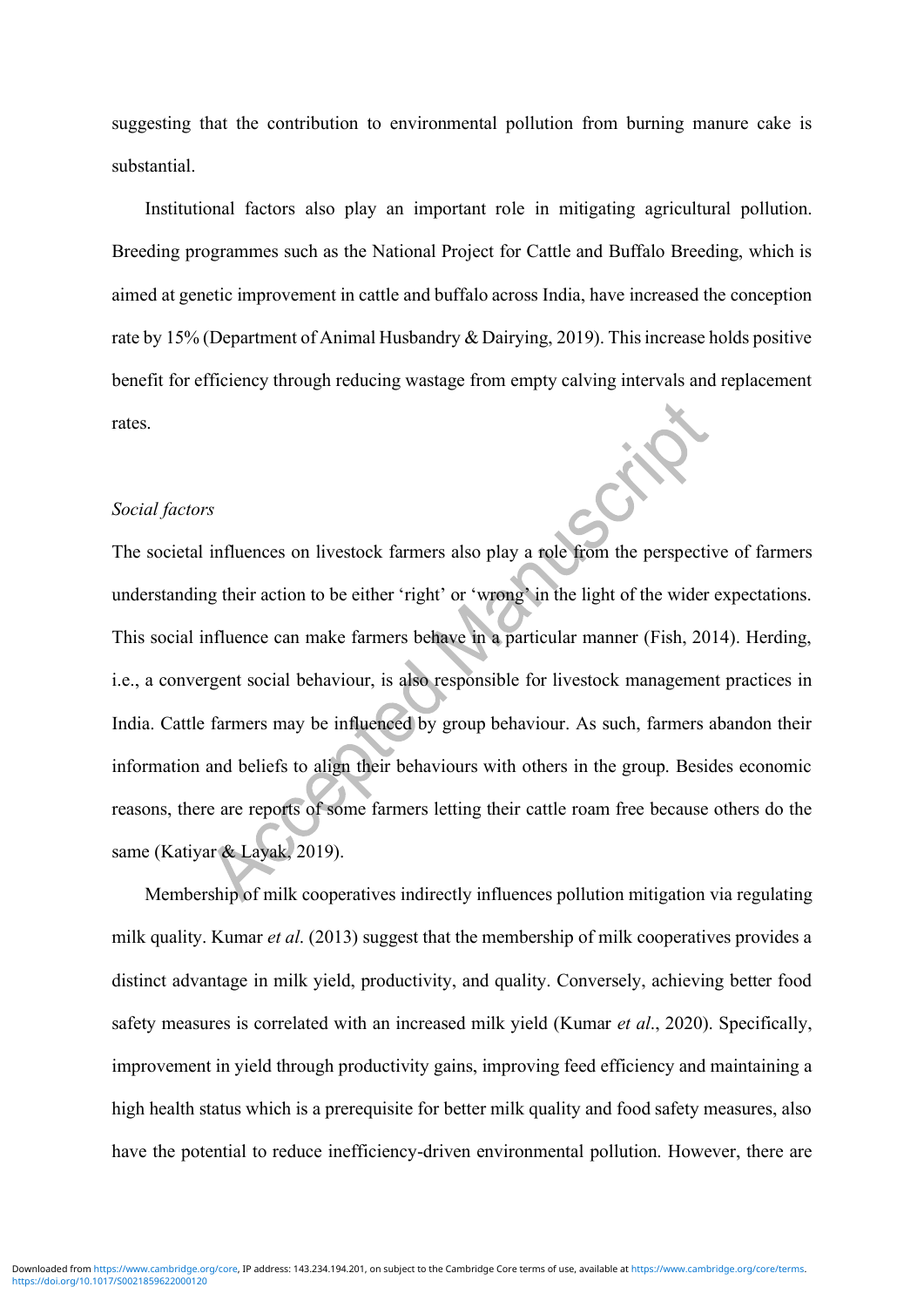herd size barriers and cost implications of compliance with these standards.

Urbanization in India impacts livestock production efficiency in India. Reichenbach *et al*. (2021) find that within an urbanizing environment, the distinctly different feeding strategies that dairy producers follow result in differences in resource use efficiency. Efficient feed systems are important for reducing GHG emissions. Besides, due to urbanization, common pastures are being transformed from their previous use, which has reduced options for publicly available feed and pasture (D'Souza & Nagendra, 2011). Consequently, cattle owners have to compete for degraded quality feed on the available common making the cattle vulnerable to many diseases and, in severe cases, resulting in losses for the farmers (Vij & Narain, 2016).

Rearing cattle serves as a visible status symbol and as a store of wealth. Households with a large number of cattle are considered wealthy (Mohan, 2019). There are no studies that directly examine whether there is a correlation between the management of cattle owned mainly to store wealth and livestock emissions. However, one can postulate that there will arguably be less motivation to reduce the environmental impact of cattle reared for status purposes. Other important factors are education and environmental awareness. Several studies suggest that Indian cattle farmers' awareness of best management practices is limited (Singh, Singh & Jaiswal, 2004; Paul & Chandel, 2010). Low environmental awareness could drive preference for certain traditional cattle management practices with questionable environmental sustainability.

# *Cultural and religious factors*

Cows are considered sacred animals in the Hindu religion in India, and all the products such as milk, urine, dung are highly valued (Agoramoorthy *et al*., 2012). Because of the sacred status, the consumption of cow meat is taboo in the Hindu religion. In India, there is a national ban on cow slaughter and in most states, slaughtering cows is illegal (Kennedy *et al*., 2018). This ban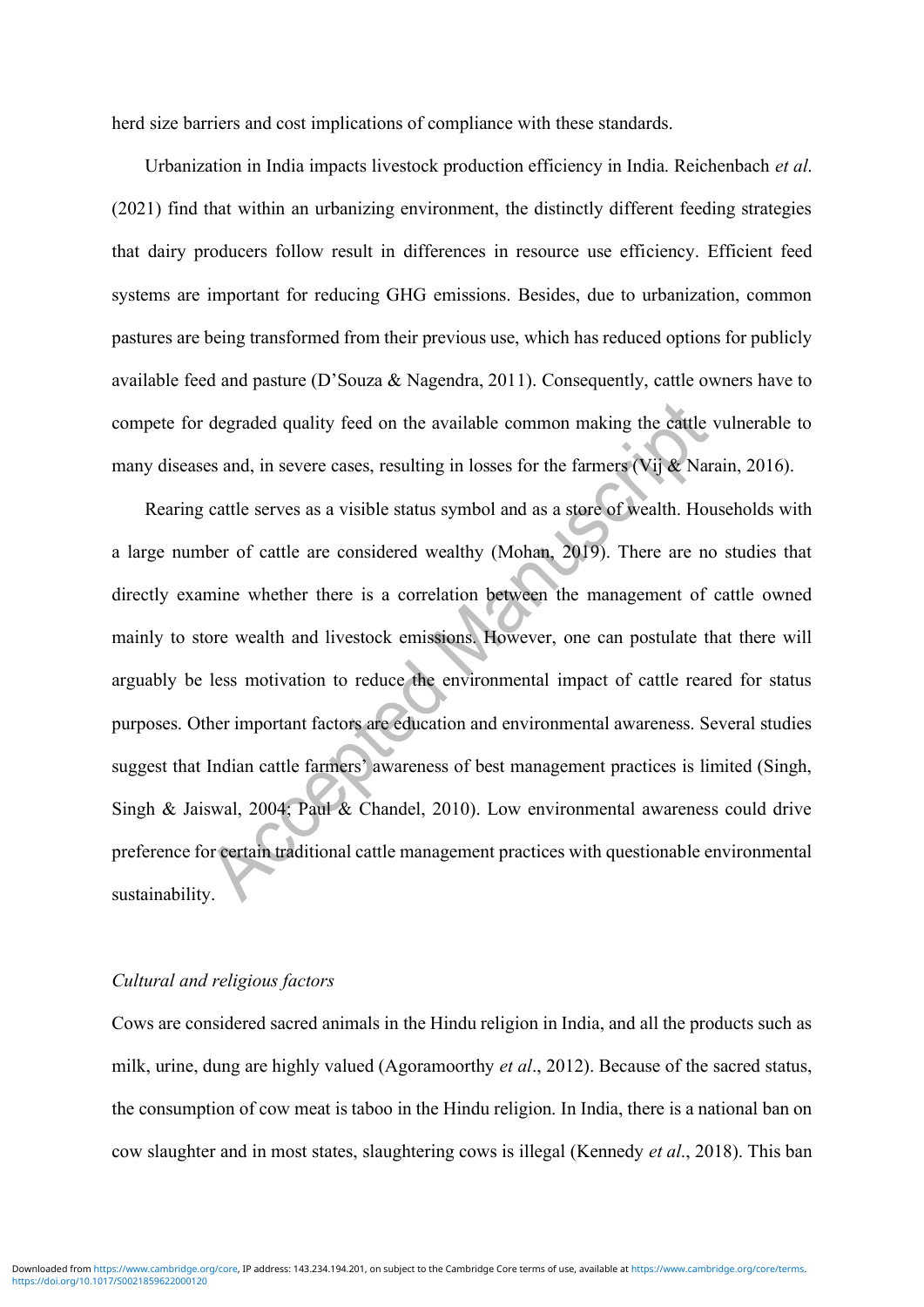contributes to the approximately 5 million stray cattle population in India. These stray cattle are, in general, unproductive or low yielding animals, which increases the financial burden of the farmer with no returns. The farmers are not interested in rear the unproductive cattle, and there is a decline in their use on the farm due to increased mechanisation. Since these cattle become a liability for the farmer, they are left free to roam around for their feed during the daytime and in some cases are kept in (publicly or privately funded) animal shelters. Not only do these stray cows contribute to a large amount of greenhouse gas emissions, but the manure they produce leads to loss of nitrogen as  $N_2O$  and  $NH_3$ . Also, cow urine is used for religious rituals (Daria & Islam, 2021). How the urine is stored, processed and used could be pathways for nitrogen losses. A summary of the factors that influence the livestock production and management systems and the level of N emission from cattle production is presented in Figure 2.

[Figure 2 here]

# **Solutions to reduce nitrogen pollution from cattle production**

India can improve its shortcomings by learning from other countries, e.g., New Zealand that produces cattle sustainably. Reducing nitrogen emissions in cattle production can be achieved by changing manure management practices (Rees *et al*., 2013). In line with the nitrogen loss pathways identified in this review, mitigation options can broadly be considered in three ways. First, improving livestock productivity and thus ensuring better nitrogen balance. Second, addressing feed-related practices aimed at improving nitrogen use efficiency. Third, implementing effective interventions related to manure and pasture management. The relevant mitigation options for sustainable livestock management and, specifically, reducing nitrogen pollution are discussed in the present paper.

# *Improving livestock productivity*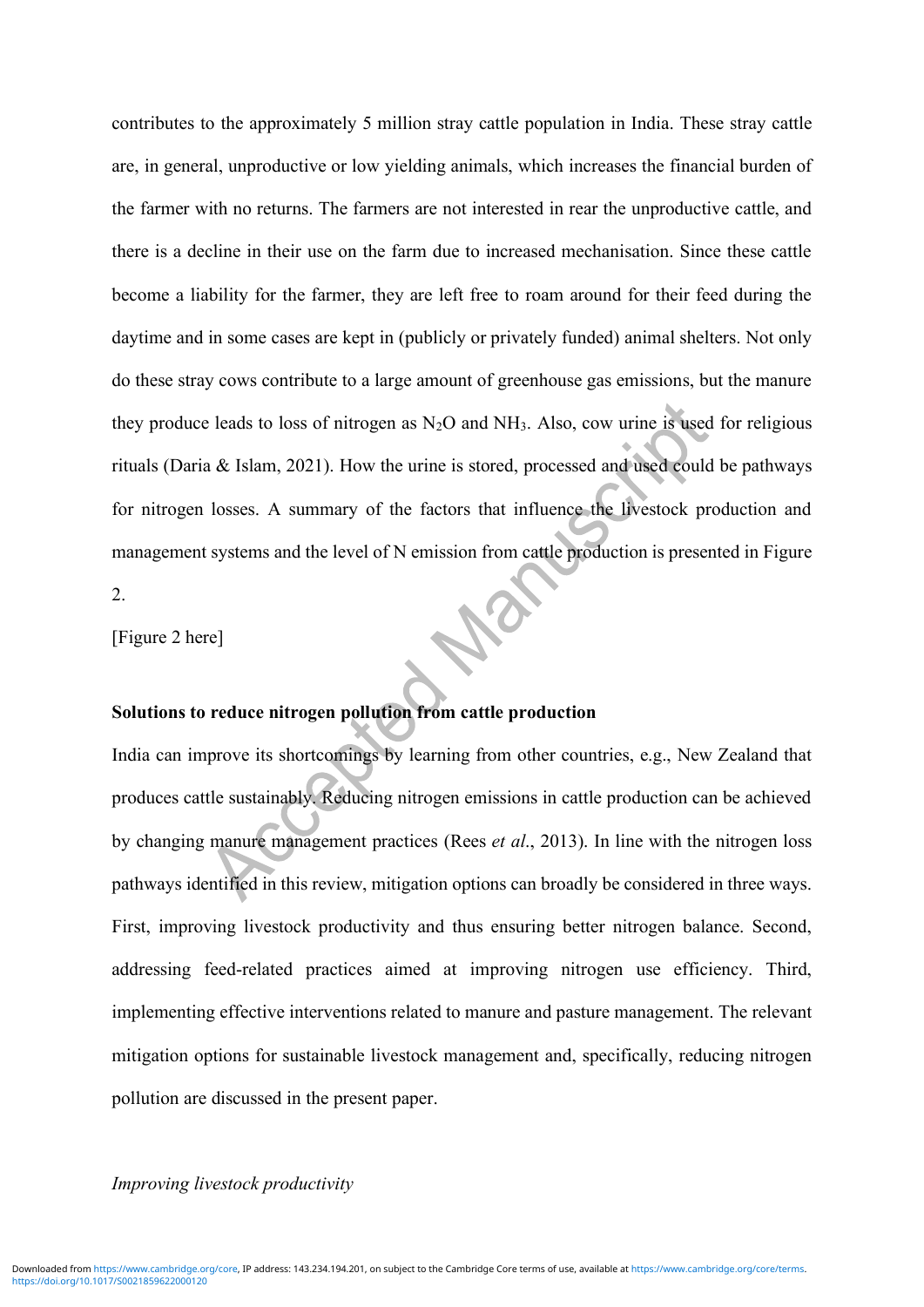The implementation of "Operation Flood" has resulted in a major increase in milk production and per capita milk consumption. However, with current volume-oriented production, which relies on large numbers of animals and low productivity, the livestock industry in India will struggle to meet the growing local and global demand for livestock products. The desired production level can be achieved in the future by increasing productivity. This can be achieved by maintaining optimum livestock numbers during the production phase and increasing productivity through scientific breed, feed and herd management. Breeding methods that improve herd performance and better management can reduce non-productive animals and help to reduce emissions (Gerber *et al*., 2013). In India, increasing the average productivity of milk from 3.6 kg to 6 kg per day could reduce the number of dairy animals by 40% and feed requirements by 27% without reducing milk production, thus providing a significant advantage in reducing nitrogen pollution (Blummel *et al*., 2009). At the same time, the demand driven by the changing consumption patterns and preference for better quality milk will have a greater likelihood of being met.

Despite a large number of cattle in India, the quality of India's indigenous cattle is generally considered to be poor. Since the beginning of the last century, India has initiated several cattle development programmes to promote quality breeds throughout the country. In addition to this, in recent years, the national policy for animal husbandry has been directed towards optimising the quality of indigenous cattle through crossbreeding, selection and breeding (National Livestock Policy, 2013). There is a need for breeding technologies such as sexed semen to be encouraged and made affordable to reduce the number of unwanted cattle (Rao *et al*., 2016). Improving the health of cattle is also an important prerequisite for increasing productivity. However, many environmental and resource constraints affect the health of cattle. For example, the use of contaminated water sources may negatively impact the health and production of dairy cattle (Giri *et al*., 2020).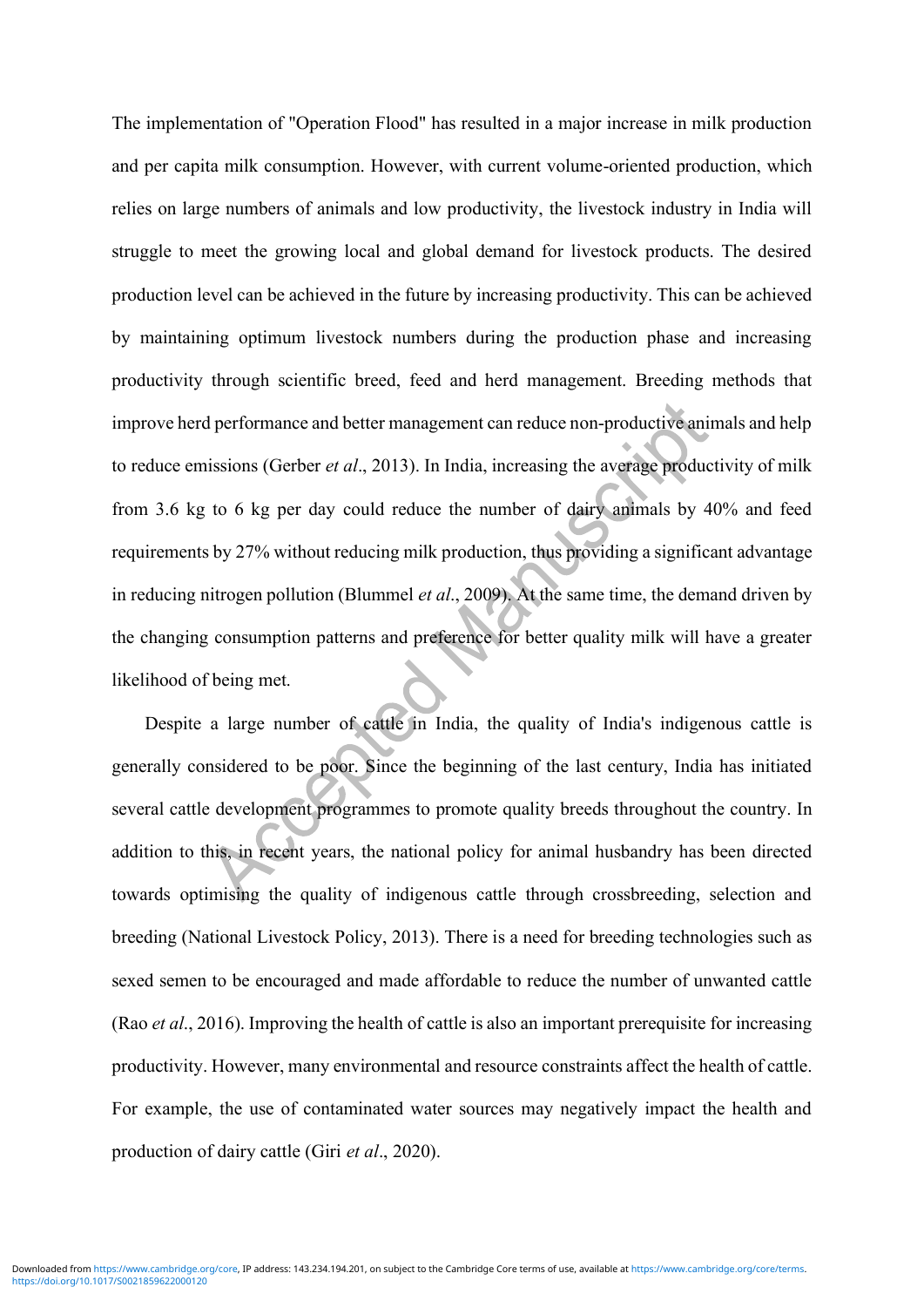#### *Improving feed production systems and management practices*

Measures taken during the production of feed can also reduce nitrogen emissions. These measures can be reduced nitrogen application in the bovine feed production process. Reducing the amount of nitrogen fertiliser applied to produce feed for bovines reared intensively is widely considered an effective measure to reduce  $N_2O$  and  $NH_3$  emissions. In addition, the use of biological nitrogen fixation as an alternative to chemical fertilisers in the production of forage can also provide the required nitrogen input (Cassman *et al*., 2002; Erisman *et al*., 2007). Nitrogen-fixing legumes crops such as Sesbania, Leucenea contain symbiotic bacteria in their root nodules that convert atmospheric nitrogen into forms that plants can take up (Rees *et al*., 2013).

Additionally, the use of nitrification and urease inhibitors along with urea and other ammonium compounds in rangeland fertilisation can reduce reactive nitrogen emissions (Di & Cameron, 2003). More recently, the use of neem-coated urea instead of urea has been implemented in India for the slow release of nitrogen in the soil (Dinesh Kumar, 2015). Globally, there is empirical evidence of reductions in nitrogen emissions from nitrification inhibitors in pasture and cropland fertilisation (Di and Cameron, 2003; Malla *et al*., 2005). However, since its efficiency is dependent on external factors such as soil temperature, its effect may vary from region to region. The use of cost-effective decision support tools such as the soil health card for site specific nutrient management and demand-based nitrogen application using the leaf colour chart is gaining popularity among farmers in India. The benefit of such tools is that they can help optimize the timing of nitrogen fertilizer application and reducing the nitrogen losses (Móring *et al*., 2021). In addition, farmers can also download free software on their mobile phones to calculate the amount of nitrogen fertilizer required. This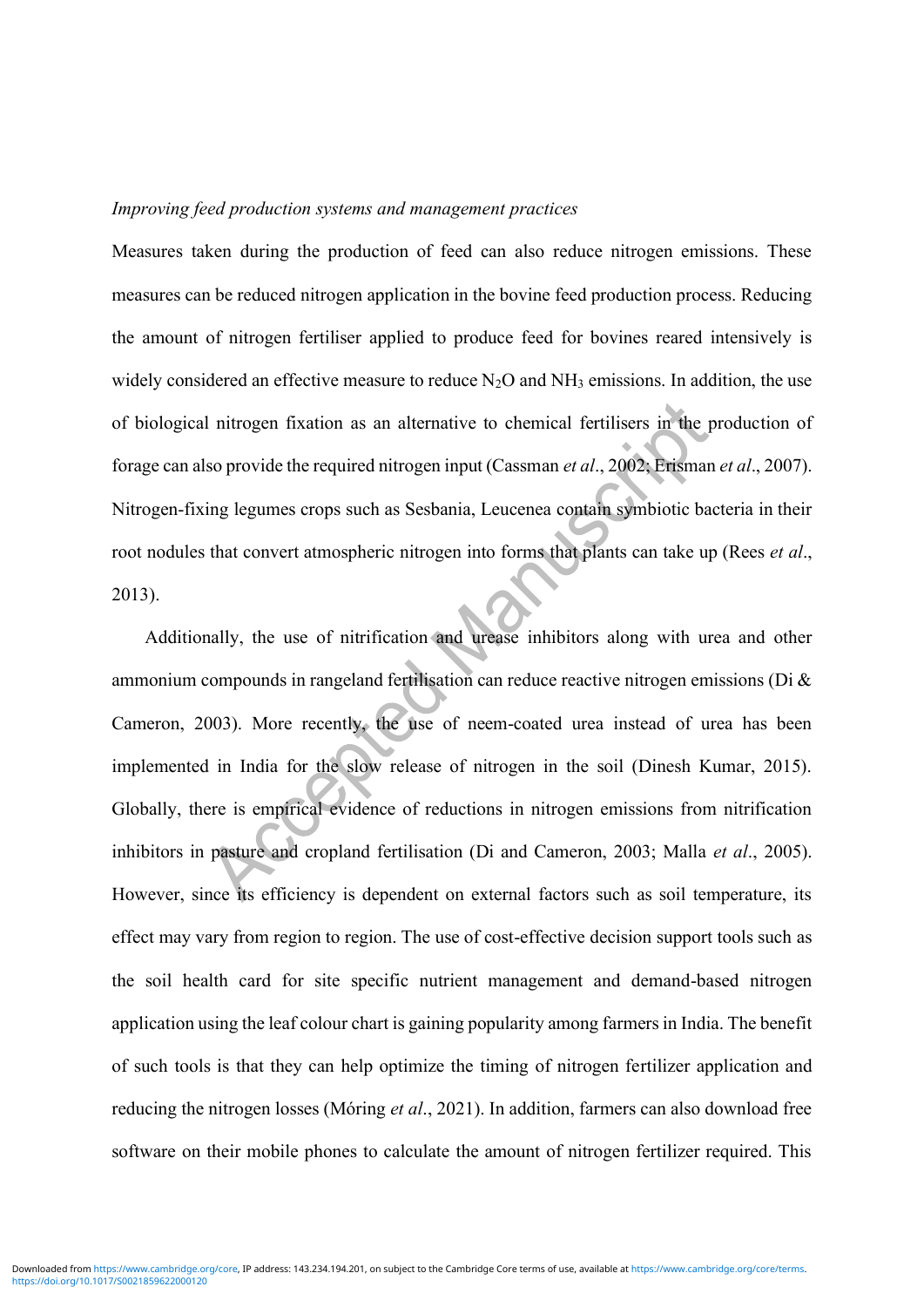method has already proved effective in the production of several crops (Móring *et al*., 2021).

The types of feeds and feeding regimes of cattle determine feed efficiency and emission intensity. Approximately 0.25 to 0.35 of the nitrogen consumed by dairy cows is secreted in milk, while the excess nitrogen from feed proteins is excreted in manure (Ishler, 2004). Adopting nutritional management and manipulation of diet composition can increase the efficiency with which feed is converted into live weight gain or milk. For example, adjusting the crude protein in the diets has been reported to be effective in reducing NH<sub>3</sub> emissions from manure (Sajeev *et al*., 2018).

# *Adopting better manure and pasture management*

Animal manures consists of beneficial components. If effectively recycled, it can be used as fertiliser for crops, feed animals, and produce energy (Parihar *et al*., 2019). However, wholefarm management is necessary to reduce nitrogen loss in the cattle production system. The nitrogen loss can be decreased by frequent removal of manure and by avoiding storing in open heaps - a common practice by farmers. In intensive production systems, the best options are to minimise losses through closed tanks or, where that is not viable, maintain natural crusting in open tanks. Anaerobic composting of manure and lime acidification can help minimise nitrogen emissions (Samer, 2015). Other reliable manure management methods include biogas production, rotational composting, and vermicomposting (Parihar *et al*., 2019). Although biogas production is used in India, there is a need to scale up the technology. Biogas plants recycle animal waste and produce  $CH_4$  under anaerobic conditions. The  $CH_4$  is used as an energy source for cooking, while the slurry left over after CH4 extraction is used as farm manure. This method is a sustainable approach as it reduces the emission of manure pollutants and converts valuable waste into energy and farm waste (Gautam, 2006). The animal urine should be collected in closed tanks and can be applied as a deep injection into the soil to reduce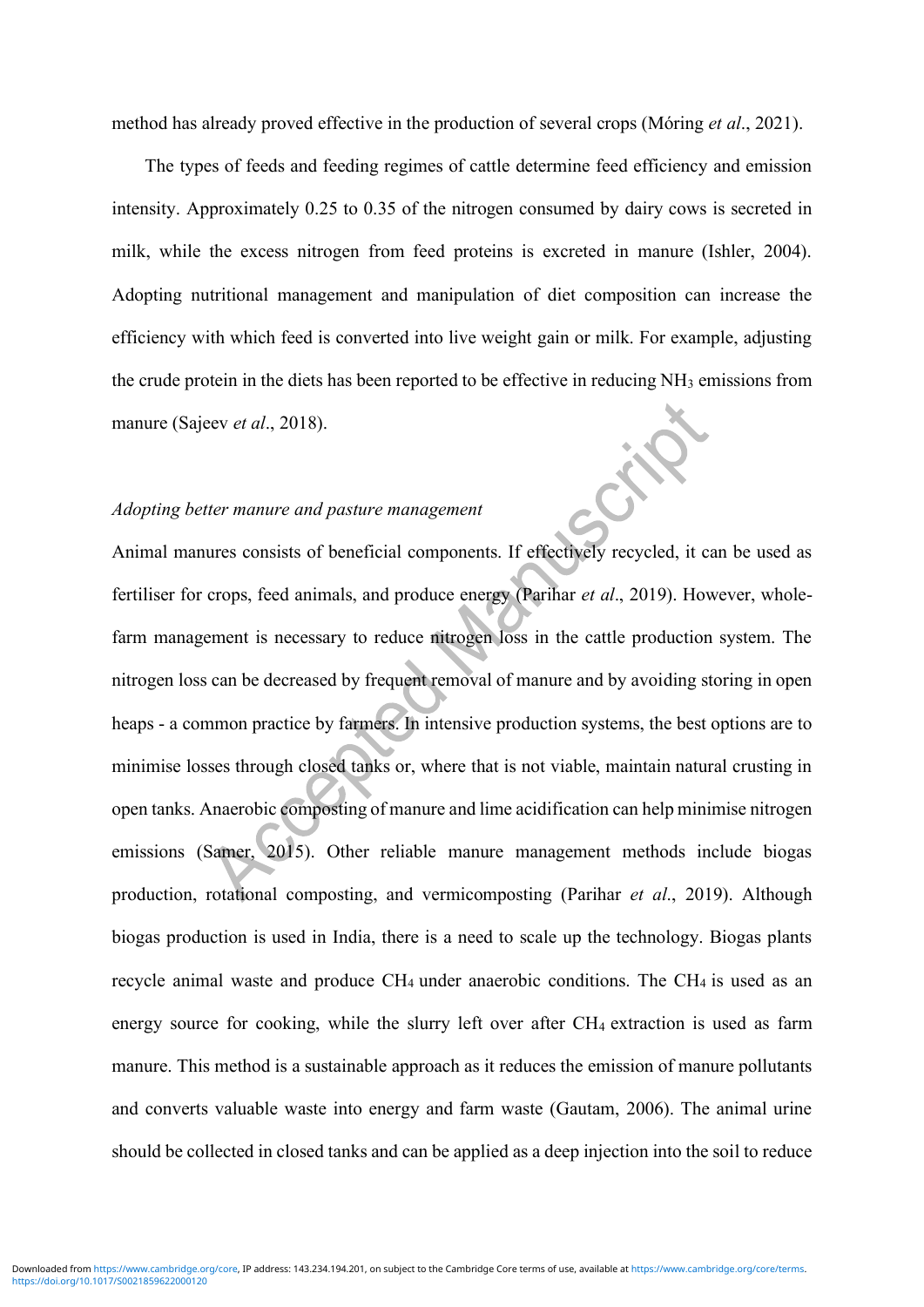the likelihood of nitrogen leakage. Notably, this practice may lead to more leaching and denitrification losses from the soil if not managed properly and integrated with practices such as efficient crop rotation and need-based application (Rotz *et al*., 2004).

In terms of pasture management, controlled grazing can reduce  $N_2O$  and  $NH_3$  emissions by reducing intensive use of grassland (Luo *et al*., 2010). Also, controlling the moisture in grazing soils or forage production field soils through land drainage can reduce emissions of N<sub>2</sub>O to the atmosphere. Such changes could address the finding and concerns in previous studies in India e.g., Shankar and Gupta (1992) that the carrying capacity of semi-arid grassland is 50 more Adult Cattle Unit (ACU) per hectare than recommended.

SC

# **Future perspectives**

Regarding the environmental impact of dietary structure, the typical Indian diet has a relatively low per capita environmental impression compared to high-income countries (Pathak *et al*., 2010). Still, there are also significant differences between dietary patterns (Green *et al*., 2018). India's diet is changing rapidly, with consumption of dairy products in particular growing (Abrol *et al*., 2017). As incomes increase, Indian diets are likely to become more diverse. Also, there may be greater demand for meat among the religious groups that eat meat. Given the size of India's population, the environmental impact of such a change could be significant (Green *et al*., 2018; Pathak *et al*., 2010).

Cubbing the practice of abandoning cattle due to old age, which results in a high number of stray cattle, makes sustainable practices in cattle management more difficult and consequently increases emissions. Therefore, ensuring these stray cattle can be properly housed and sustainably managed is an issue that needs attention in the future as it is an important step in reducing environmental pollution from cattle. Although India has over 3000 Gaushala (cow shelters), the increasing cattle population means that not all can be accommodated with the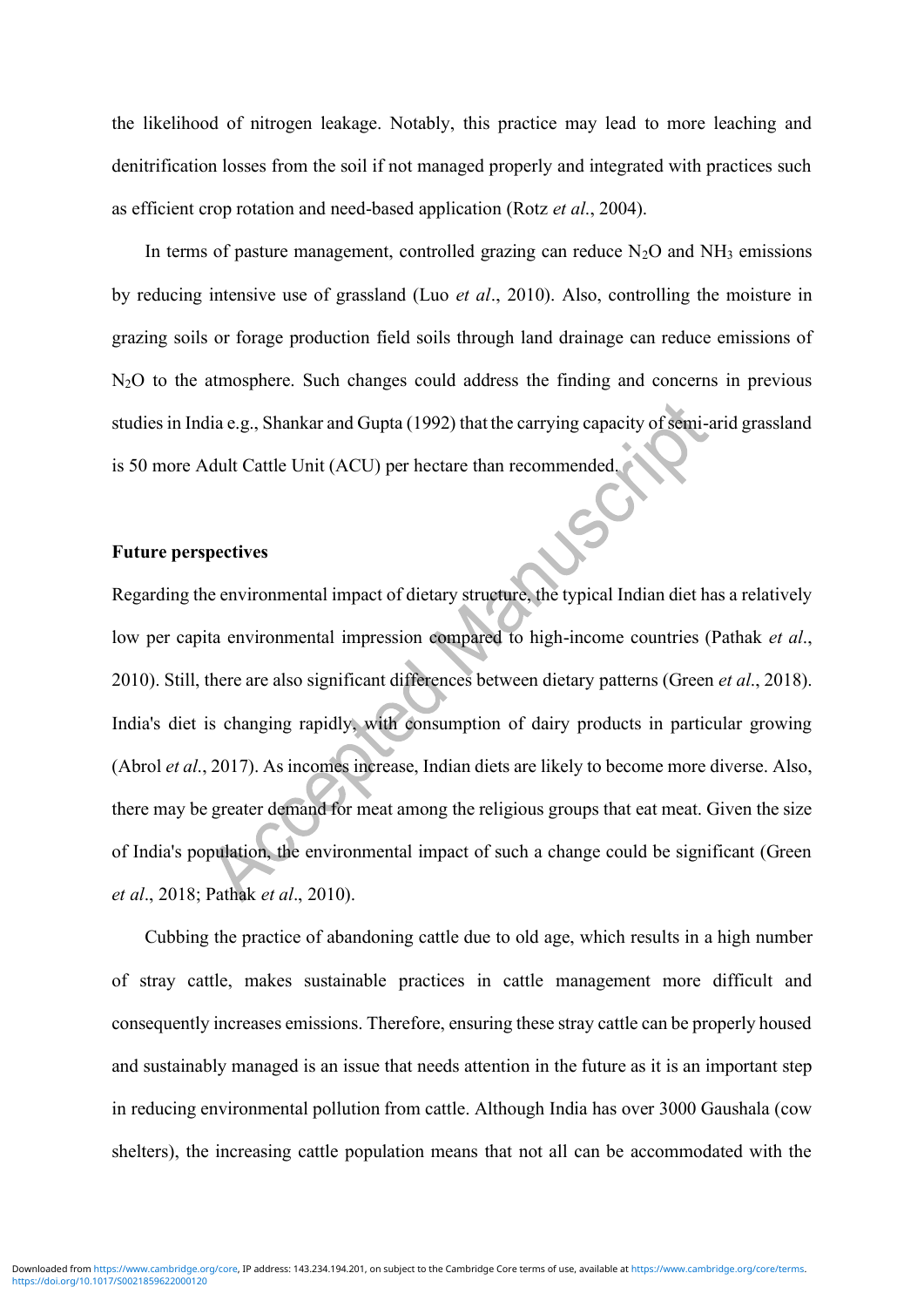current capacity. Moreover, the increasing population of these animals also has implications for forage and feed demand. Crucially, the competition for land water and the challenges associated with the changing climate will also determine how environmentally friendly livestock production systems in India will be in the future.

In terms of national policy, the Indian government has introduced bioenergy policies and programmes to promote the safer, more efficient and environmentally friendly use of bioenergy (Kothari *et al*., 2020). For example, the new National Biogas and Organic Fertiliser Programme (NNBOMP) introduced in 2018 aims to establish, operate, and maintain many biogas plants to produce biogas and organic fertilisers to meet the demand for sustainable energy. Besides supplying energy and manure, biogas technology can provide an excellent opportunity to mitigate nitrogen emissions (Pathak *et al*., 2009). However, regulation for manure under a single directive may be needed if multiple laws or state regulations on manure management are less efficient. Notably, controlling unwanted reactive nitrogen releases through policy initiatives alone is difficult because in India, as in other countries, most Nr releases come from various sources such as agriculture, industry, transport and energy, and waste. Therefore, management strategies to reduce Nr releases into the environment require an integrated approach.

Crucially, increasing farmers' awareness of the problem of nitrogen mismanagement can create the desired change. Access to information often improves farmers' decision-making skills (Panda, 2015). Without sufficient knowledge, it is not easy for farmers to think of the potentially serious consequences of environmental pollution. The importance of educating farmers on best management practices cannot be overemphasised. Such effort may focus, for example, on areas where there are findings that over 0.90 have no urine drainage facilities in animal sheds (Manohar, Goswami & Bais, 2014).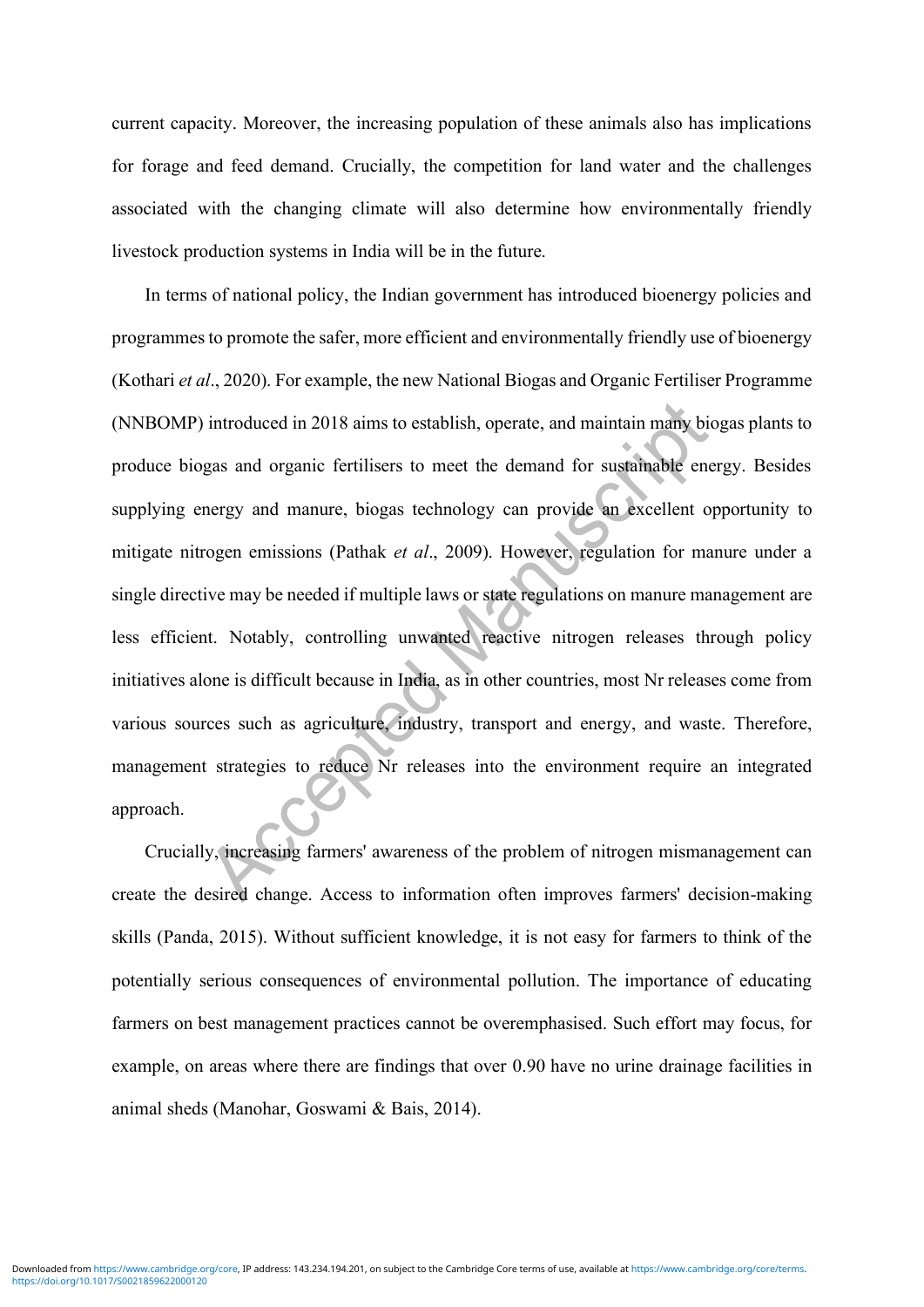#### **Conclusion**

The nitrogen cycle has undergone large-scale transformations in its structure and function over the last six decades. From a human perspective, it is the most disturbed biogeochemical cycle. Human activities have a huge impact on the global nitrogen cycle through activities aimed at meeting the food and energy needs of a rapidly growing population, ranging from intensive agricultural activities to increased consumption of fossil fuels. Overall, nitrogen pollution from livestock in India is relatively serious due to the large number of cattle, unsustainable livestock production systems, poor manure management and surging population pressure. In addition, the increase in the number of stray cattle is creating significant pressure for the management of cattle and their waste. The sustainable solutions to reducing nitrogen pollution in the Indian cattle industry include improving livestock productivity, better feed-related practices to improve nitrogen use, and interventions related to manure and pasture management. Also, with increased knowledge and awareness of environmental protection and advances in science and technology, India's livestock industry will perhaps move in a more sustainable direction.

The limitation in the narrative of this paper is that, across the different studies reviewed, no further distinction is made regarding how different cattle types, sizes, and breeds differ in their emissions of GHG and environmental pollutants. Also, the paper did not discuss other non-nitrogen GHG and environmental pollutants. However, the recommendations made in this paper have a direct impact on the holistic reduction of pollution from cattle production in India.

## **Author Contributions**

Y. Zhou - Conceptualization, Methodology, Investigation, Resources, Writing - Original Draft N. Jain - Validation, Investigation, Resources, Writing - Review & Editing G. K. Jha - Validation, Investigation, Resources, Writing - Review & Editing T. Begho - Conceptualization, Validation, Investigation, Writing - Review & Editing,

Visualization, Supervision, Project administration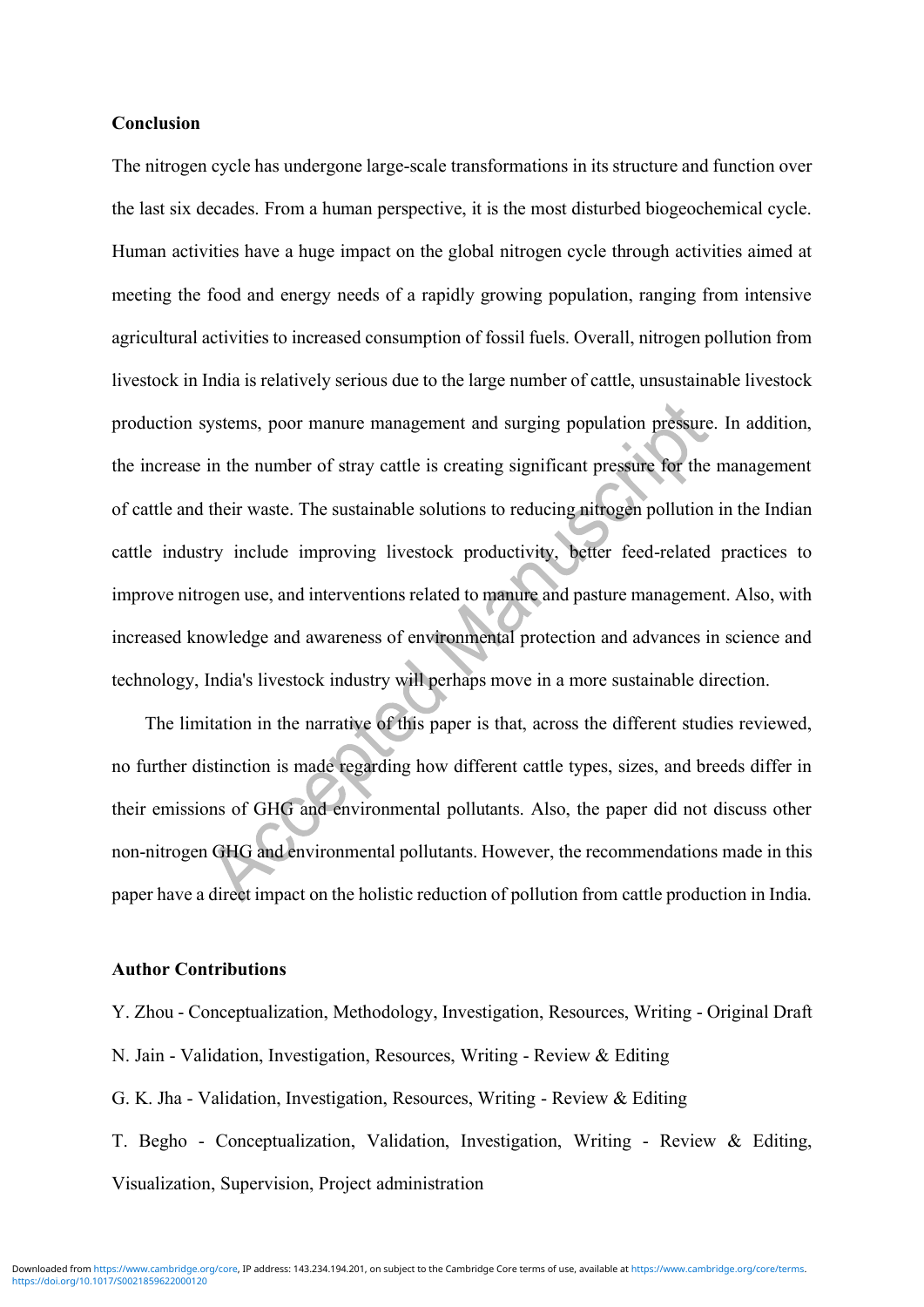# **Financial Support**

This paper results from research funded by UKRI under the title 'South Asian Nitrogen Hub [SANH]. The project team includes partners from across South Asia and the UK. Neither UKRI nor any of the partner institutions is responsible for views advanced here.

| <b>Conflicts of Interest</b> |
|------------------------------|
| None                         |
|                              |
| <b>Ethical Standards</b>     |
| Not applicable               |
|                              |
|                              |
|                              |
|                              |
|                              |
|                              |
|                              |
|                              |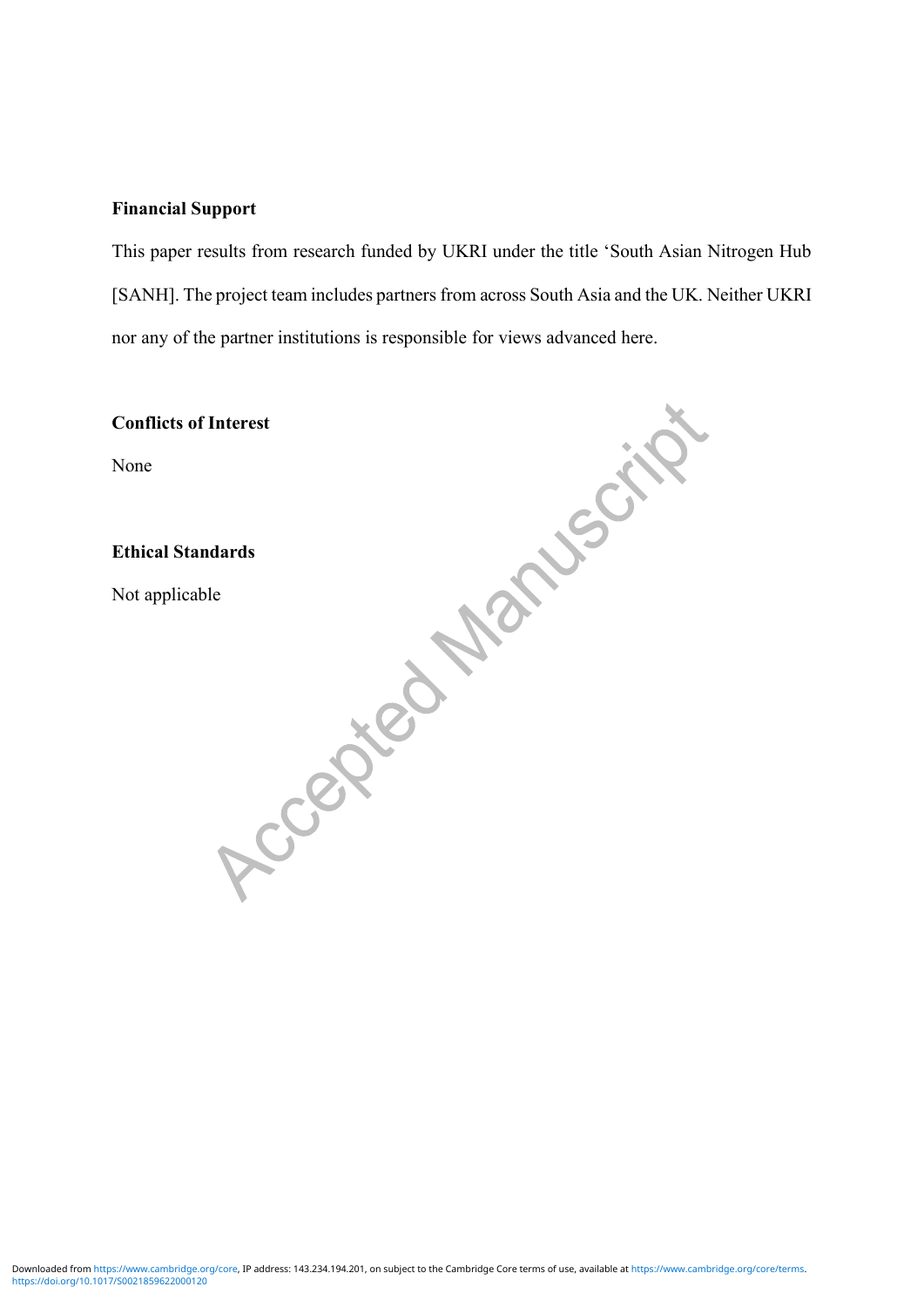#### **References**

- Abrol, Y. P., Adhya, T. K., Aneja, V. P., Raghuram, N., Pathak, H., Kulshrestha, U., Sharma, C. & Singh, B. (Eds.). (2017). The Indian nitrogen assessment: Sources of reactive nitrogen, environmental and climate effects, management options, and policies. Elsevier.
- Agoramoorthy, G., & Hsu, M. J. (2012). The significance of cows in Indian society between sacredness and economy. Anthropological Notebooks, 18(3).
- Akila, N., & Chander, M. (2010). Management practices followed for draught cattle in the southern part of India. Tropical animal health and production, 42(2), 239-245.
- Andrews, M. & Lea, P.J. (2013) Our nitrogen "footprint": the need for increased crop nitrogen use efficiency. Annals of Applied Biology 163, pp. 165-169.
- Aneja, V.P., Schlesinger, W. & Erisman, J.W. (2009) Effects of agriculture upon the air quality and climate: research, policy, and regulations. Environmental Science and Technology 43, pp. 4234-4240.
- Aneja, V. P., Schlesinger, W. H., Erisman, J. W., Behera, S. N., Sharma, M., & Battye, W. (2012). Reactive nitrogen emissions from crop and livestock farming in India. Atmospheric environment, 47, 92-103.
- Blummel, M., Anandan, S. & Prasad, C.S. (2009) Potential and limitations of by-product based feeding systems to mitigate greenhouse gases for improved livestock productivity. In: 13th Biennial Conference of Animal Nutrition Society of India, 17-19 December Bangalore, India, pp. 68-74, pp. 168.
- Cassman, K. G., Dobermann, A., & Walters, D. T. (2002). Agroecosystems, nitrogen-use efficiency, and nitrogen management. AMBIO: A Journal of the Human Environment, 31(2), 132-140.
- Chhabra, A., Manjunath, K. R., Panigrahy, S., & Parihar, J. S. (2013). Greenhouse gas emissions from Indian livestock. Climatic Change, 117(1), 329-344.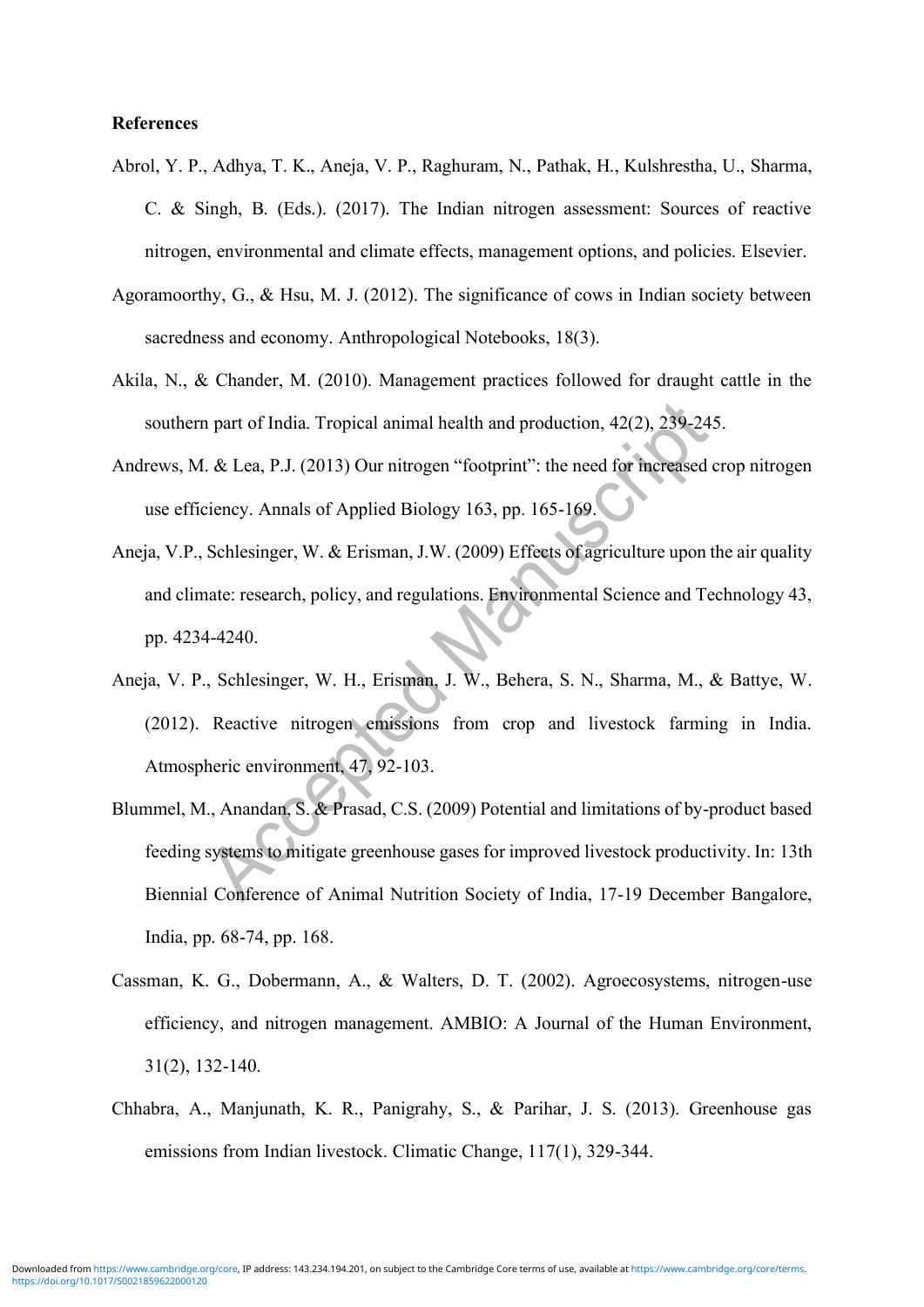- Clarisse, L., Clerbaux, C., Dentener, F., Hurtmans, D., & Coheur, P. F. (2009) Global ammonia distribution derived from infrared satellite observations. Nature Geoscience 2, pp. 479- 483.
- Council on Foreign Relations. (2021) A Matter of Particular Concern: India's Transition From Biomass Burning. [online] Available at: <https://www.cfr.org/blog/matter-particularconcern-indias-transition-biomass-burning> [Accessed 10 August 2021].
- Daria, S., & Islam, M. R. (2021). The use of cow dung and urine to cure COVID-19 in India: a public health concern. The International Journal of Health Planning and Management.
- D'Souza, R., & Nagendra, H. (2011). Changes in public commons as a consequence of urbanization: The Agara lake in Bangalore, India. Environmental management, 47(5), 840- 850.
- Deb, S.M (2015) Traditional Livestock Production and Growth Opportunities in India. [online] Uknowledge.uky.edu. Available at: <https://uknowledge.uky.edu/cgi/viewcontent.cgi?article=1017&context=igc> [Accessed 24 July 2021].
- Department of Animal Husbandry & Dairying (2019). National Project for Cattle and Buffalo Breeding. Retrieved on 14 November, 2021 from https://dahd.nic.in/relatedlinks/national-project-cattle-and-buffalo-breeding.
- Di, H. J., & Cameron, K. C. (2003). Mitigation of nitrous oxide emissions in spray‐irrigated grazed grassland by treating the soil with dicyandiamide, a nitrification inhibitor. Soil use and management, 19(4), 284-290.
- Dominguez, J. & Edwards, C.A. (2011) Relationships between composting and vermicomposting. In: Edwards, C.A., Arancon, N.Q., Sherman, R. (Eds.), Vermiculture Technology Earthworms, Organic Wastes, and Environmental Management. CRC Press, Boca Raton, pp. 11-26.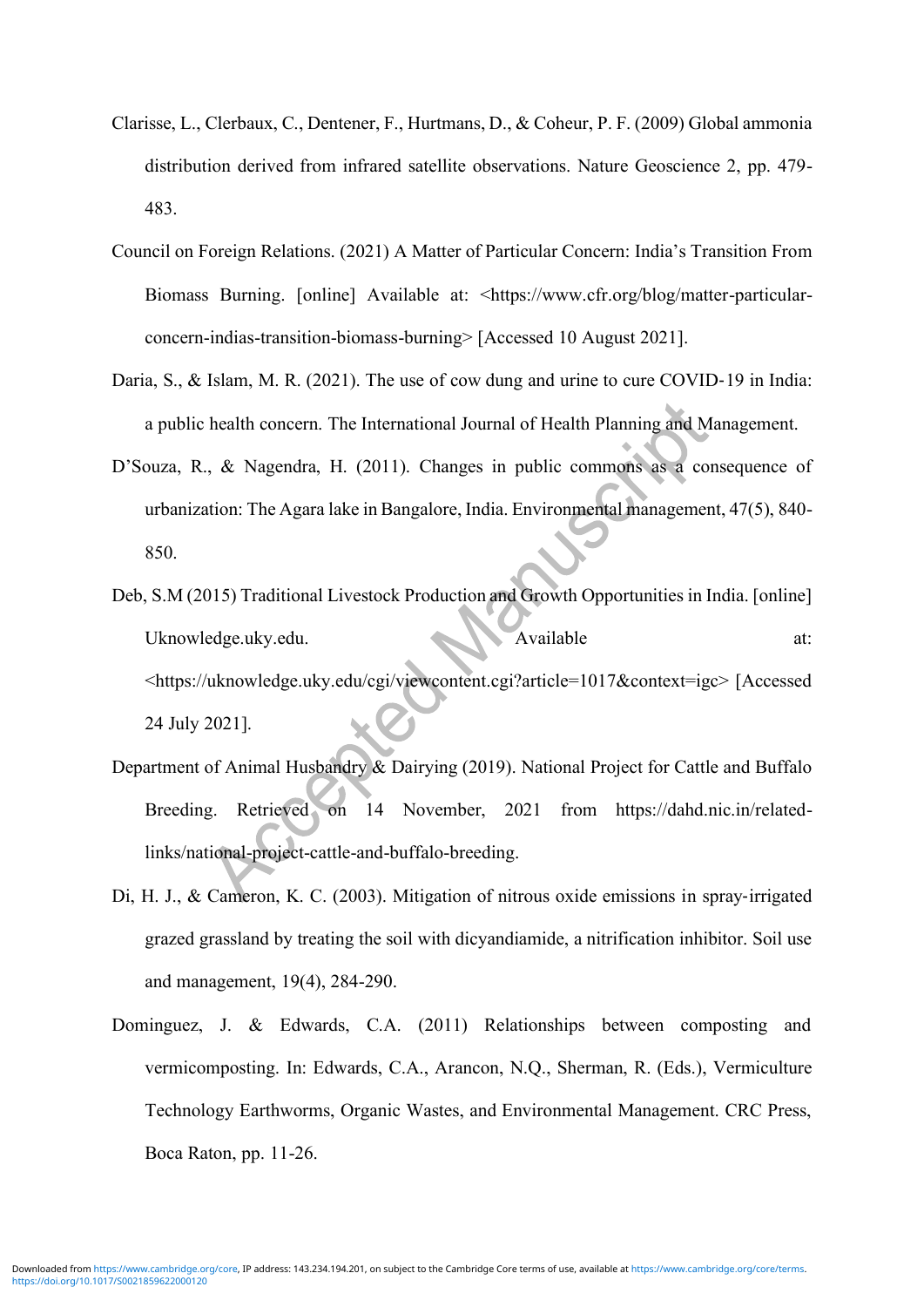- Eghball, B., Power, J. F., Gilley, J. E., & Doran, J. W. (1997) Nutrient, carbon, and mass loss during composting of beef cattle feedlot manure. Journal of Environment Quality, 26 (1), pp. 189-193.
- Erisman, J. W., Bleeker, A., Galloway, J., & Sutton, M. S. (2007) Reduced nitrogen in ecology and the environment. Environment Pollution, 150 (1), pp. 140–149.
- FAO (2021). FAOSTAT. https://www.fao.org/faostat/en/#data/GE. Accessed on 16 Nov 2021.
- Fish, R. (2014). Influencing farmers to engage in catchment sensitive farming: An introductory guide to behavioural research for CSFOs and their delivery partners.
- Fishman, R., Kishore, A., Rothler, Y., Ward, P. S., Jha, S., & Singh, R. K. P. (2016). Can information help reduce imbalanced application of fertilizers in India?: Experimental evidence from Bihar (Vol. 1517). Intl Food Policy Res Inst.
- Fischer, K., Burchill, W., Lanigan, G. J., Kaupenjohann, M., Chambers, B. J., Richards, K. G., & Forrestal, P. J. (2016). Ammonia emissions from cattle dung, urine and urine with dicyandiamide in a temperate grassland. Soil Use and Management, 32, 83-91.
- Galloway, J. N., Townsend, A. R., Erisman, J. W., Bekunda, M., Cai, Z., Freney, J. R., Martinelli, L. A., Seitzinger, S. P. & Sutton, M. A. (2008). Transformation of the nitrogen cycle: recent trends, questions, and potential solutions. Science, 320(5878), 889-892.
- Garg, A. & Shukla, P. R. (2002) Emission inventory of India, Tata McGraw Hill, New Delhi, pp. 84-89
- Gautam, H. (2006) India Country Profile on Animal Waste Management for Methane to Markets. [online] Globalmethane.org. Available at: <https://www.globalmethane.org/documents/ag\_cap\_india.pdf> [Accessed 27 July 2021].
- Gerber, P. J., Steinfeld, H., Henderson, B., Mottet, A., Opio, C., Dijkman, J., Falcucci, A. & Tempio, G. (2013). Tackling climate change through livestock: a global assessment of emissions and mitigation opportunities. Food and Agriculture Organization of the United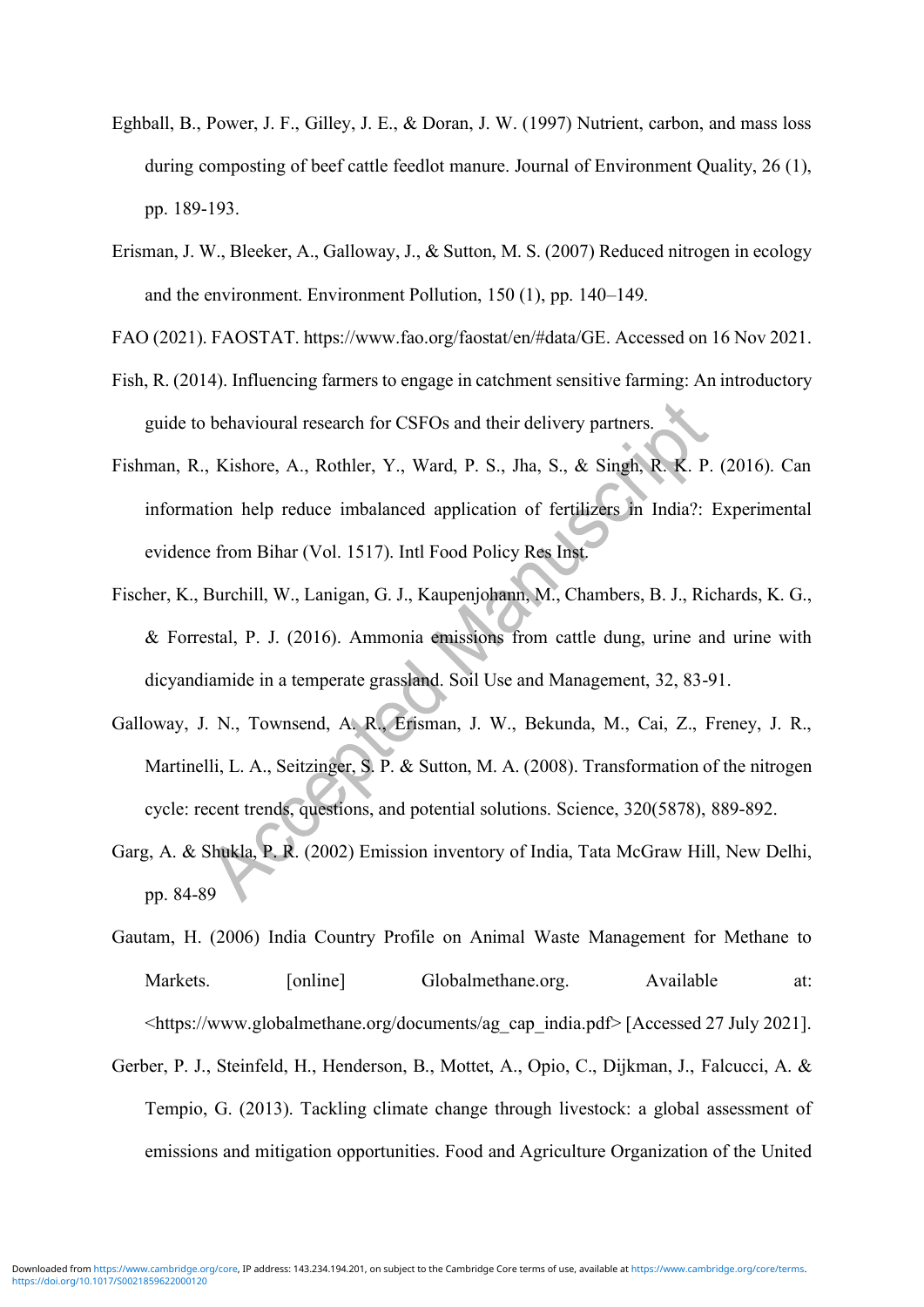Nations (FAO).

- Giri, A., Bharti, V. K., Kalia, S., Arora, A., Balaje, S. S., & Chaurasia, O. P. (2020) A review on water quality and dairy cattle health: a special emphasis on high-altitude region. Applied Water Science, 10, 79
- Green, R. F., Joy, E. J., Harris, F., Agrawal, S., Aleksandrowicz, L., Hillier, J., & Dangour, A. D. (2018) Greenhouse gas emissions and water footprints of typical dietary patterns in India. The Science of the total environment. [Online] 6431411–1418.
- Gupta, P. K., Jha, A. K., Koul, S., Sharma, P., Pradhan, V., Gupta, V., Sharma, C. & Singh, N. (2007). Methane and nitrous oxide emission from bovine manure management practices in India. Environmental Pollution, 146(1), 219-224.
- Ishler, V. (2004). Nitrogen, ammonia emissions and the dairy cow. Nutrient Management College of Agricultural Sciences, Pennsylvania State University, 04-87.
- IPCC (2014). Climate Change 2014: Synthesis Report. Contribution of Working Groups I, II and III to the Fifth Assessment Report of the Intergovernmental Panel on Climate Change [Core Writing Team, R.K. Pachauri and L.A. Meyer (eds.)]. IPCC, Geneva, Switzerland, 151 pp.
- Kanter, D. R., Bartolini, F., Kugelberg, S., Leip, A., Oenema, O., & Uwizeye, A. (2020a). Nitrogen pollution policy beyond the farm. Nature Food, 1(1), 27-32.
- Kanter, D. R., Chodos, O., Nordland, O., Rutigliano, M., & Winiwarter, W. (2020b). Gaps and opportunities in nitrogen pollution policies around the world. Nature Sustainability, 3(11), 956-963.
- Katiyar P. & Layak S. (2019).What made rural India abandon its cattle in droves. Retrieved on 13 October, 2021 from: https://economictimes.indiatimes.com/news/politics-andnation/what-made-rural-india-abandon-its-cattle-in

droves/articleshow/67604493.cms?utm\_source=contentofinterest&utm\_medium=text&ut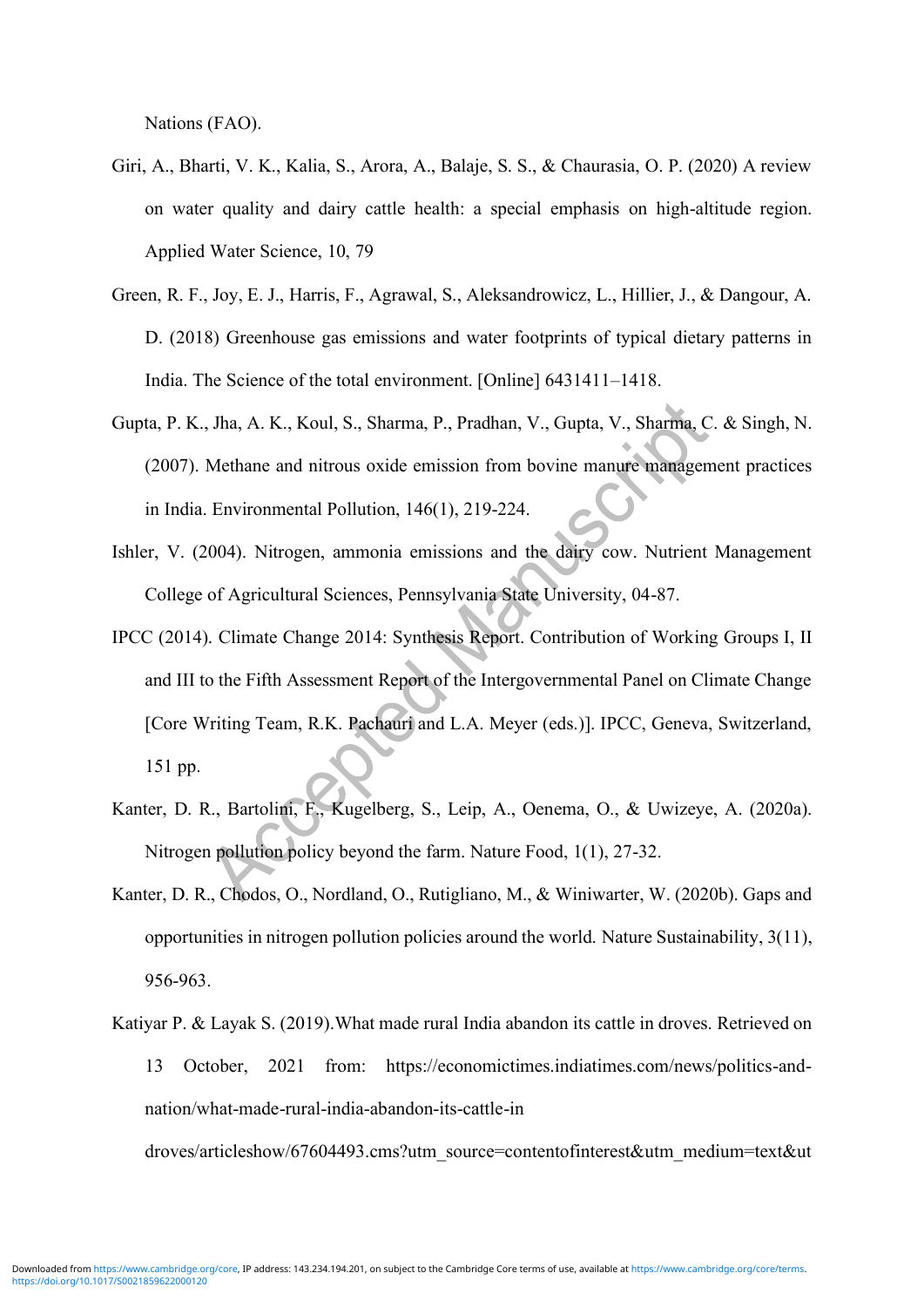m\_campaign=cppst

- Kavanagh, I., Burchill, W., Healy, M. G., Fenton, O., Krol, D. J., & Lanigan, G. J. (2019). Mitigation of ammonia and greenhouse gas emissions from stored cattle slurry using acidifiers and chemical amendments. Journal of Cleaner Production, 237, 117822.
- Kennedy, U., Sharma, A., & Phillips, C. J. (2018). The sheltering of unwanted cattle, experiences in India and implications for cattle industries elsewhere. Animals, 8(5), 64.
- Khan, N., Rehman, A., & Salman, M. (2013). Impact of Livestock Rearing on the Socio-Economic Development in North India. In Forum geografic (Vol. 12, No. 1, pp. 75-80).
- Khan, A., Riedel, T., Hussain, R., & Patel, I. (2020). Beef Ban in India: A Multi-dimensional Issue. Journal of Pharmacy Practice and Community Medicine, 6(1).
- Khan, M. H., Manoj, K., & Pramod, S. (2016). Reproductive disorders in dairy cattle under semi-intensive system of rearing in North-Eastern India. Veterinary world, 9(5), 512.
- Kothari, R., Vashishtha, A., Singh, H. M., Pathak, V. V., Tyagi, V. V., Yadav, B. C. & Singh, D. P. (2020) Assessment of Indian bioenergy policy for sustainable environment and its impact for rural India: Strategic implementation and challenges. Environmental technology  $&$  innovation, 20, 101078
- Kulling, D. R., Menzi, H., Kröber, T. F., Neftel, A., Sutter, F., Lischer, P., & Kreuzer, M. (2001) Emissions of ammonia, nitrous oxide and methane from different types of dairy manure during storage as affected by dietary protein content. Journal of Agricultural Science, 137 (02), pp. 235-250.
- Kumar, D. (2015) Neem coated urea: uses and benefits. Employment News. 15, p. 63.
- Kumar, A., Shinoj, P., & Jee, S. (2013). Do dairy co-operatives enhance milk production, productivity and quality? Evidences from the Indo-Gangetic Plain of India. Indian Journal of Agricultural Economics, 68(902-2016-66835), 457-468.

Kumar, A., Mishra, A. K., Saroj, S., Sonkar, V. K., Thapa, G., & Joshi, P. K. (2020). Food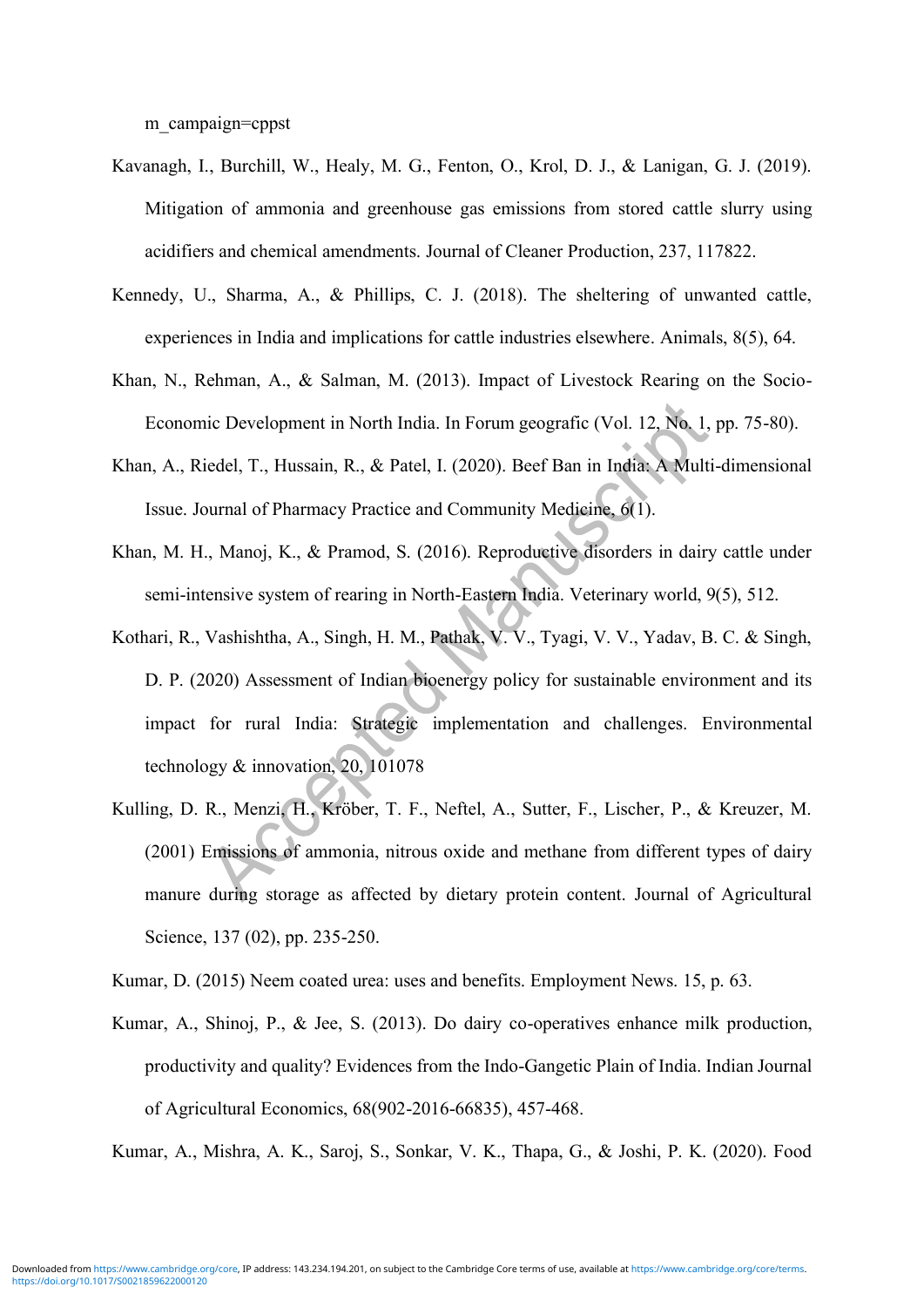safety measures and food security of smallholder dairy farmers: empirical evidence from Bihar, India. Agribusiness, 36(3), 363-384.

- Kumar, N., & Kapoor, S. (2014). Study of consumers' behavior for non-vegetarian products in emerging market of India. Journal of Agribusiness in Developing and Emerging Economies.
- Ladha, J. K., Jat, M. L., Stirling, C. M., Chakraborty, D., Pradhan, P., Krupnik, T. J., Sapkota, T. B., Pathak, H., Rana, D. S., Tesfaye, K. & Gerard, B. (2020). Achieving the sustainable development goals in agriculture: The crucial role of nitrogen in cereal-based systems. Advances in Agronomy, 163, 39-116.
- Lassey, K., & Harvey, M. (2007). Nitrous oxide: the serious side of laughing gas. Water Atmos, 15(2), 10-11.
- Lassey, K. R. (2008). Livestock methane emission and its perspective in the global methane cycle. Australian Journal of Experimental Agriculture, 48(2), 114-118.
- Lindahl, J. F., Chauhan, A., Gill, J. P. S., Hazarika, R. A., Fairoze, N. M., Grace, D., Gaurav, A., Satpathy, S. K. & Kakkar, M. (2020). The extent and structure of peri-urban smallholder dairy farming in five cities in India. Frontiers in Veterinary Science, 7, 359.
- Luo, J. C. A. M., De Klein, C. A. M., Ledgard, S. F., & Saggar, S. (2010) Management options to reduce nitrous oxide emissions from intensively grazed pastures: a review. Agriculture, Ecosystems & Environment, 136 (3), pp. 282-291
- Malla, G., Bhatia, A., Pathak, H., Prasad, S., Jain, N., & Singh, J. (2005). Mitigating nitrous oxide and methane emissions from soil in rice–wheat system of the Indo-Gangetic plain with nitrification and urease inhibitors. Chemosphere, 58(2), 141-147.
- Manohar, D. S., Goswami, S. C., & Bais, B. (2014). Study on feeding management practices of buffaloes in relationship with selected traits of respondents in Jaipur district of Rajasthan, India. Indian Journal of Animal Research, 48(2), 150-154.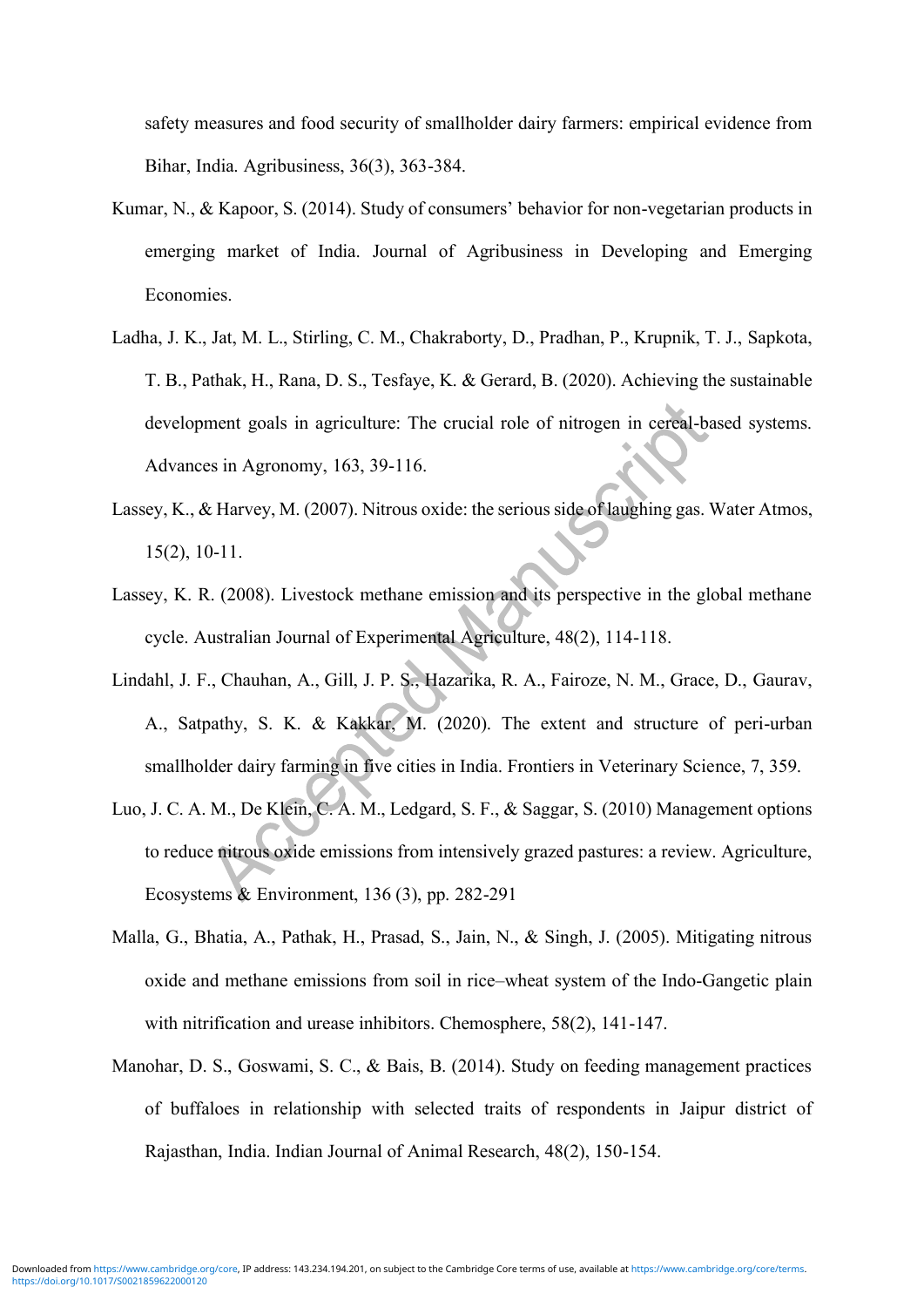- Manoj, P. K. (2015). Cattle feed industry in India: a macro perspective. International Journal of Business, Management & Social Sciences (IJBMSS)(ISSN-P: 2249-7463), 96-101.
- MoEFCC. (2021). India: Third Biennial Update Report to the United Nations Framework Convention on Climate Change. Ministry of Environment, Forest and Climate Change, Government of India
- Mohan, C. (2019). Cattle Farming Merely a Status or an Alternate Way of Earning ? Animal Husbandary. Retrieved on 14 November, 2021 from https://krishijagran.com/animalhusbandry/cattle-farming-merely-a-status-or-an-alternate-way-of-earning/
- Mohini, M., Mondal, G., Thakur, S. S., & Gupta, S. (2016) Trends in methane emission from Indian livestock. In: Proceedings of XVI Biennial Animal Nutrition Conference on "Innovative Approaches for Animal Feeding and Nutritional Research, Held at NDRI, Karnal.
- Móring, A., Hooda, S., Raghuram, N., Adhya, T. K., Ahmad, A., Bandyopadhyay, S. K. & Sutton, M. A. (2021) Nitrogen Challenges and Opportunities for Agricultural and Environmental Science in India. Frontiers in Sustainable Food Systems, 5.
- Nautiyal, S., Goswami, M., Manasi, S., Bez, P., Bhaskar, K., & Khan, Y. I. (2015) Potential of manure based biogas to replace conventional and non-conventional fuels in India: Environmental assessment for emission reduction. Management of environmental quality. [Online] 26 (1), 3–20.
- Ndegwa, P.M., Hristov, A.N., Arogo, J. & Sheffield, R.E. (2008) A review of ammonia emission mitigation techniques for concentrated animal feeding operations. Biosystems Engineering, 100 (4), pp. 453-469.
- Oenema, O. (2006) Nitrogen budgets and losses in livestock systems. International Congress Series, 1293, pp. 262-271.
- Oita, A., Malik, A., Kanemoto, K., Geschke, A., Nishijima, S., & Lenzen, M. (2016).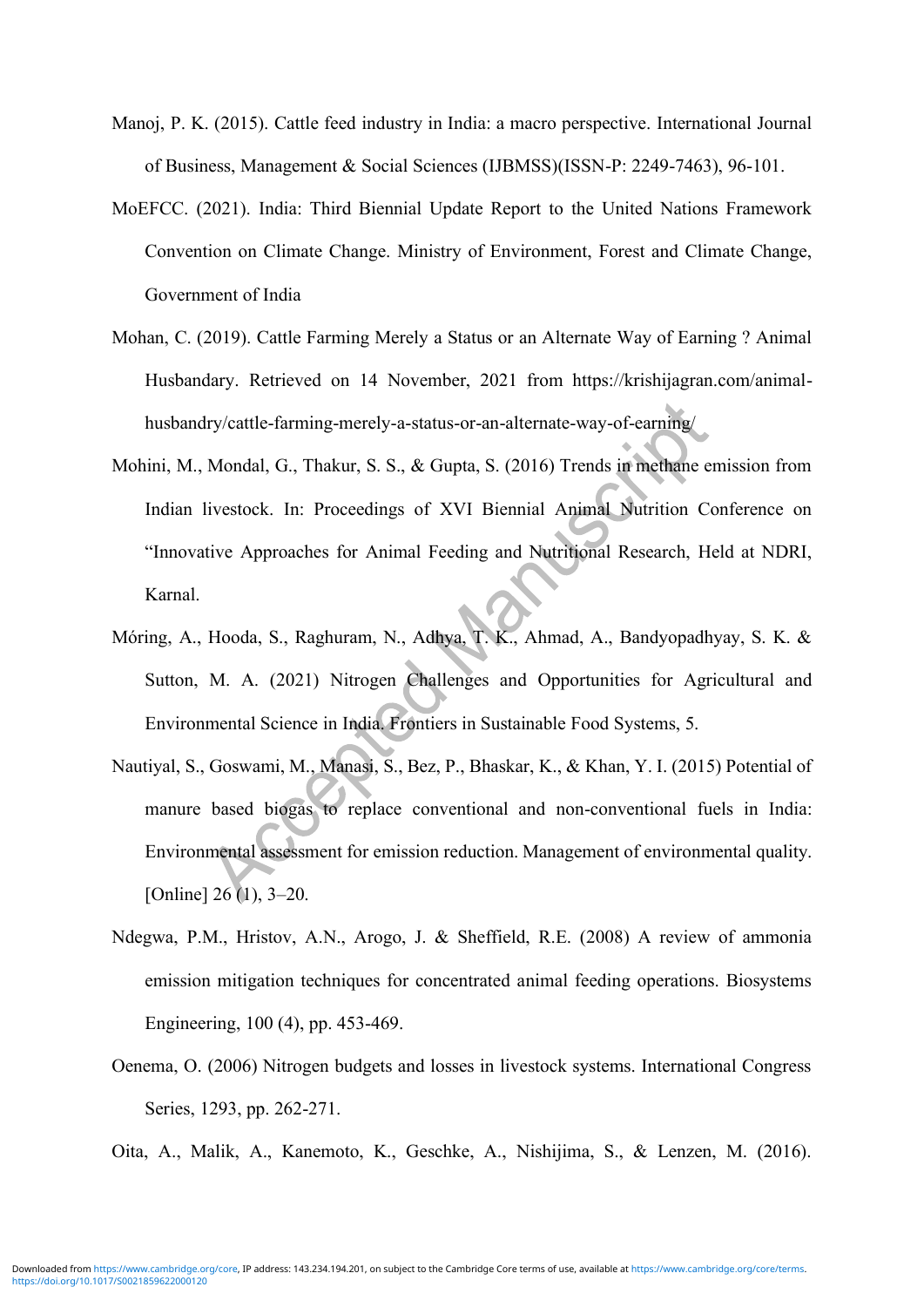Substantial nitrogen pollution embedded in international trade. Nature Geoscience, 9(2), 111-115.

- O'Mara, F. P. (2011). The significance of livestock as a contributor to global greenhouse gas emissions today and in the near future. Animal Feed Science and Technology, 166, 7-15.
- Omara, P., Aula, L., Oyebiyi, F., & Raun, W. R. (2019). World cereal nitrogen use efficiency trends: review and current knowledge. Agrosystems, Geosciences & Environment, 2(1), 1-8.
- Panda, S. (2015) Farmer education and household agricultural income in rural India. International journal of social economics. [Online] 42 (6), 514–529.
- Parihar, S. S., Saini, K. P. S., Lakhani, G. P., Jain, A., Roy, B., Ghosh, S., & Aharwal, B. (2019). Livestock waste management: A review. J. Entomol. Zool. Stud, 7, 384-393.
- Pathak, H., Jain, N., Bhatia, A., Mohanty, S., & Gupta, N. (2009). Global warming mitigation potential of biogas plants in India. Environmental monitoring and assessment, 157(1), 407- 418.
- Pathak, H., Jain, N., Bhatia, A., Patel, J., & Aggarwal, P. K. (2010). Carbon footprints of Indian food items. Agriculture, ecosystems & environment, 139(1-2), 66-73.
- Paul, D., & Chandel, B. S. (2010). Improving Milk Yield Performance of Crossbred Cattle in North-Eastern States of India § . Agricultural Economics Research Review, 23(1), 69-75.
- Phillips, C. J. (2021). Are There Lessons from India about the Management of Cattle? A Review of 'Cow Care in Hindu Animal Ethics' by Kenneth R. Valpey. Animals, 11(8), 2175.
- Pierre, G. & Harald, M. (2006) Greenhouse gases and animal agriculture: an updated nitrogen losses from intensive livestock farming systems in Southeast Asia: a review of current trends and mitigation options. In: Proceedings of the 2nd International Conference on Greenhouse Gases and Animal Agriculture, Held in Zurich, Switzerland, International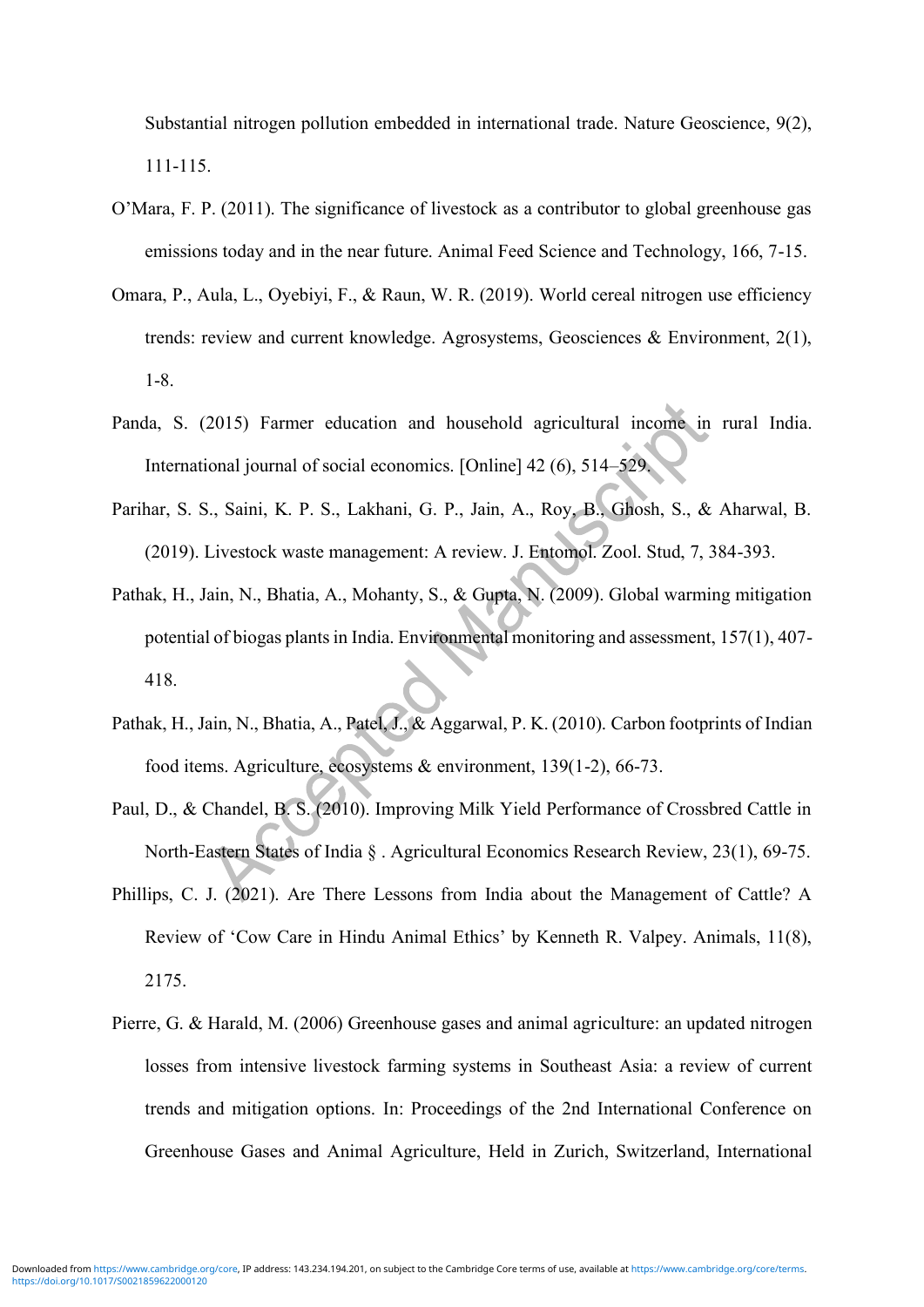Congress Series, 1293, pp. 253-261.

- Prasad, C. S., Anandan, S., Gowda, N. K., Schlecht, E., & Buerkert, A. (2019). Managing nutrient flows in Indian urban and peri-urban livestock systems. Nutrient Cycling in Agroecosystems, 115(2), 159-172.
- Prasad, S., Kumar, S., Sheetal, K. R., & Venkatramanan, V. (2020). Global climate change and biofuels policy: Indian perspectives. In Global climate change and environmental policy (pp. 207-226). Springer, Singapore.
- Rao, T. K. S., Chaurasia, S., Singh, A., & Gamit, V. V. (2016). Management of Stray Cattle in Urban Area. Indian Farmer, 455.
- Reay, D. S., Davidson, E. A., Smith, K. A., Smith, P., Melillo, J. M., Dentener, F., & Crutzen, P. J. (2012). Global agriculture and nitrous oxide emissions. Nature climate change, 2(6), 410-416.
- Rajendran, K., & Mohanty, S. (2004). Dairy co-operatives and milk marketing in India: Constraints and opportunities. Journal of Food Distribution Research, 35(856-2016- 56967), 34-41.
- Rees R. M., Baddeley, J. A., Bhogal, A., Ball, B. C., Chadwick, D. R., Macleod, M. & Williams, J. R. (2013) Nitrous oxide mitigation in UK agriculture, Soil Science and Plant nutrition, 59(1), pp.3-15.
- Reichenbach, M., Pinto, A., Malik, P. K., Bhatta, R., König, S., & Schlecht, E. (2021). Dairy feed efficiency and urbanization–A system approach in the rural-urban interface of Bengaluru, India. Livestock Science, 253, 104718.
- Rotz, C. A. (2004). Management to reduce nitrogen losses in animal production. Journal of animal science, 82(suppl\_13), E119-E137.
- Sajeev, E. P. M., Amon, B., Ammon, C., Zollitsch, W., & Winiwarter, W. (2018). Evaluating the potential of dietary crude protein manipulation in reducing ammonia emissions from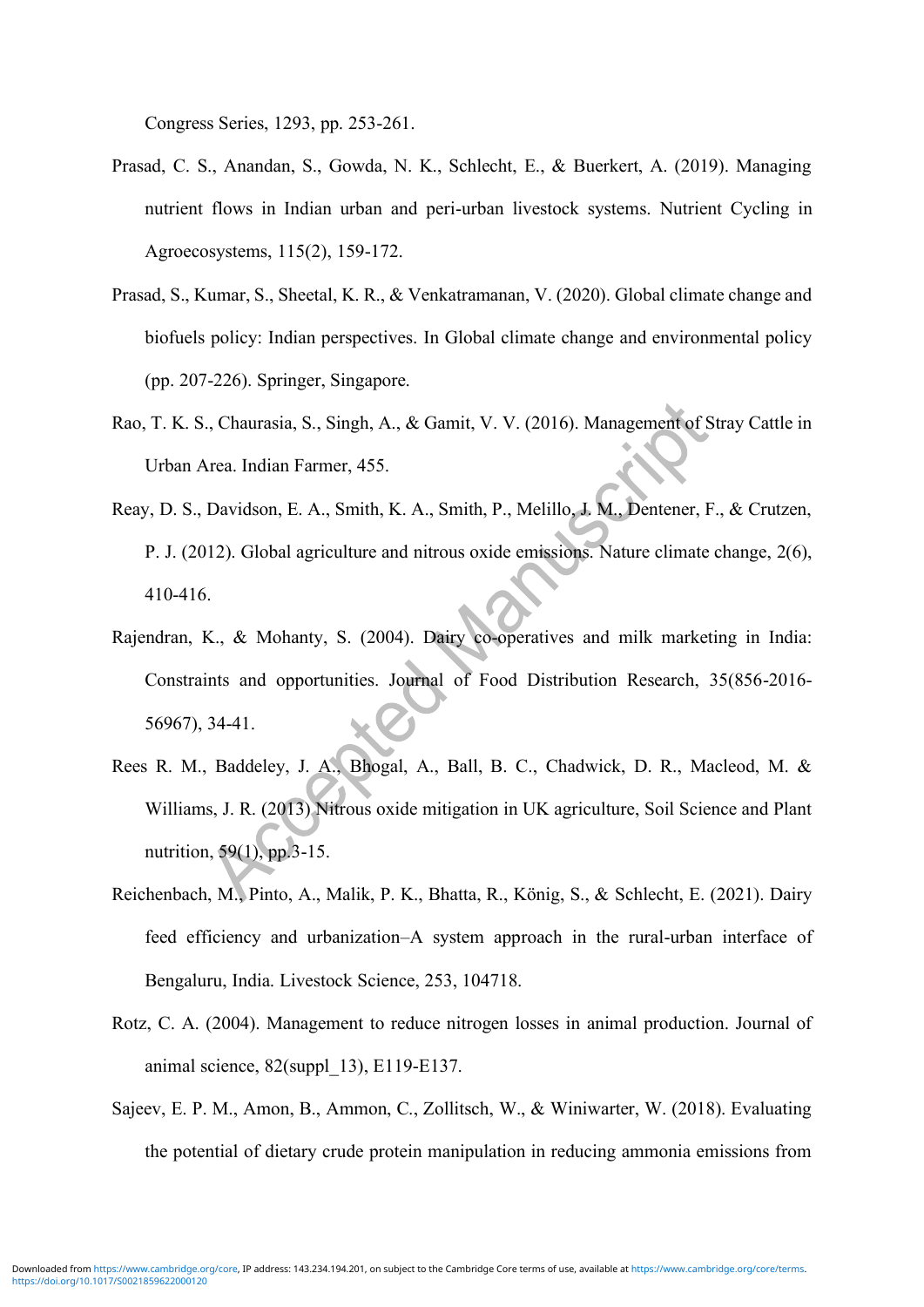cattle and pig manure: A meta-analysis. Nutrient cycling in agroecosystems, 110(1), 161- 175.

- Samer, M. (2015) GHG emission from livestock manure and its mitigation strategies. In: Sejian, *et al*. (Eds.), Climate Change Impact on Livestock: Adaptation and Mitigation. Springer, India, pp. 321-346, 978-981-322-2264-4.
- Sfez, S., De Meester, S., & Dewulf, J. (2017). Co-digestion of rice straw and cow dung to supply cooking fuel and fertilizers in rural India: Impact on human health, resource flows and climate change. Science of the Total Environment, 609, 1600-1615.
- Sharma, UC (2020) Methane and Nitrous Oxide Emission from Livestock in India: Impact of Land Use Change, Journal of Agriculture and Aquaculture, 2(1).
- Shankar, V., & Gupta, J. N. (1992). Restoration of degraded rangelands. Restoration of Degraded Lands-Concepts and Strategies. Rastogi Publications, Meerut, India, 115-155.
- Singh, B. & Singh, Y. (2008) Reactive nitrogen in Indian agriculture: inputs use efficiency and leakages. Current Science, 94, pp. 1382-1393.
- Singh, P. R., Singh, M., & Jaiswal, R. S. (2004). Constraints and strategies in rural livestock farming in Almora district of hilly Uttaranchal. Indian Journal of Animal Research, 38(2), 91-96.
- Singh, S., Sharma, A., & Kulshrestha, U. C. (2016). Relative contributions of NH3, NO2, NH4+ and NO3− to total nitrogen deposition at an agricultural site in the Indo-Gangetic Plain of India. In Proceedings of the 2016 International Nitrogen Initiative Conference, "Solutions to improve nitrogen use efficiency for the world (pp. 4-8).
- Snijders, P. J. M., Davies, O., Wouters, A. P., Gachimbi, L., Zake, J., Ebanyat, P., Ergano, K., Abduke, M. & Van Keulen, H. (2009). Cattle manure management in East Africa: Review of manure quality and nutrient losses and scenarios for cattle and manure management. Report 258. Wageningen UR Livestock Research: Wageningen, Netherlands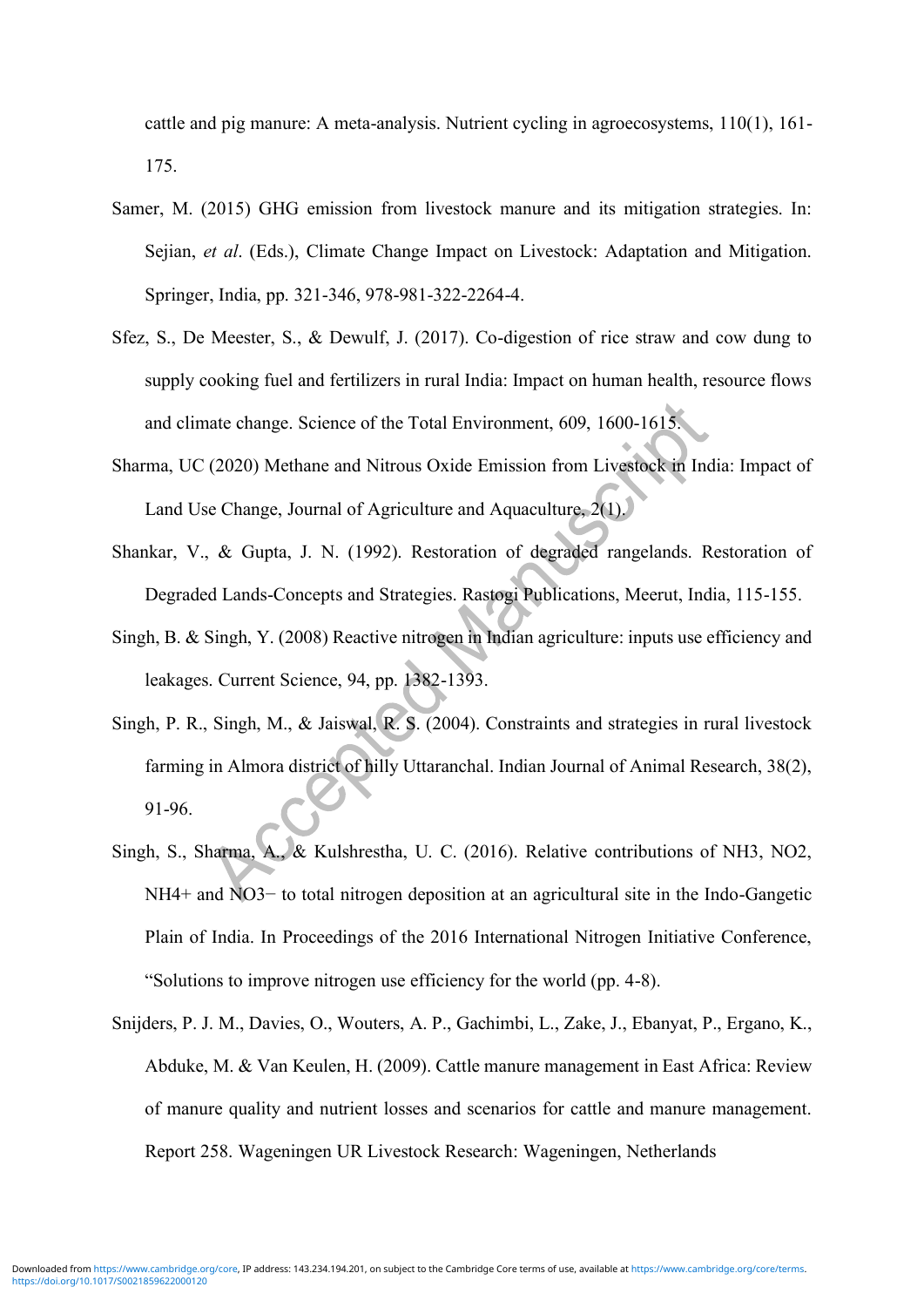- Sommer, S. G., Webb, J., & Hutchings, N. D. (2019). New emission factors for calculation of ammonia volatilization from European livestock manure management systems. Frontiers in Sustainable Food Systems, 101.
- Stewart, G. J., Acton, W. J. F., Nelson, B. S., Vaughan, A. R., Hopkins, J. R., Arya, R., Mondal, A., Jangirh, R., Ahlawat, S., Yadav, L., Sharma, S. K., Dunmore, R. E., Yunus, S. S. M., Hewitt, C. N., Nemitz, E., Mullinger, N., Gadi, R., Sahu, L. K., Tripathi, N., Rickard, A. R., Lee1, J. D., Mandal, T. K. & Hamilton, J. F. (2021). Emissions of non-methane volatile organic compounds from combustion of domestic fuels in Delhi, India. Atmospheric Chemistry and Physics, 21(4), 2383-2406.
- Thimnavukkarasu, D., Narmatha, N., Doraisamy, K. A., & Sakthivel, K. (2019) Future Prospects of Smallholder Dairy Production: Pragmatic Evidence from Crop-Livestock Farming Systems of an Economically Transforming State in India. Cuadernos de desarrollo rural. [Online] 16 (84).
- Thomson, A. J., Giannopoulos, G., Pretty, J., Baggs, E. M., & Richardson, D. J. (2012). Biological sources and sinks of nitrous oxide and strategies to mitigate emissions. Philosophical Transactions of the Royal Society B: Biological Sciences, 367(1593), 1157- 1168.
- Thornton, P. K. (2010). Livestock production: recent trends, future prospects. Philosophical Transactions of the Royal Society B: Biological Sciences, 365(1554), 2853-2867.
- Vij, S., & Narain, V. (2016). Land, water & power: The demise of common property resources in periurban Gurgaon, India. Land Use Policy, 50, 59-66.
- Webb, J., Sommer, S. G., Kupper, T., Groenestein, K., Hutchings, N. J., Eurich-Menden, B. & Amon, B. (2012) Emissions of ammonia, nitrous oxide and methane during the management of solid manures. Sustainable Agriculture Reviews, 8, pp. 67-107.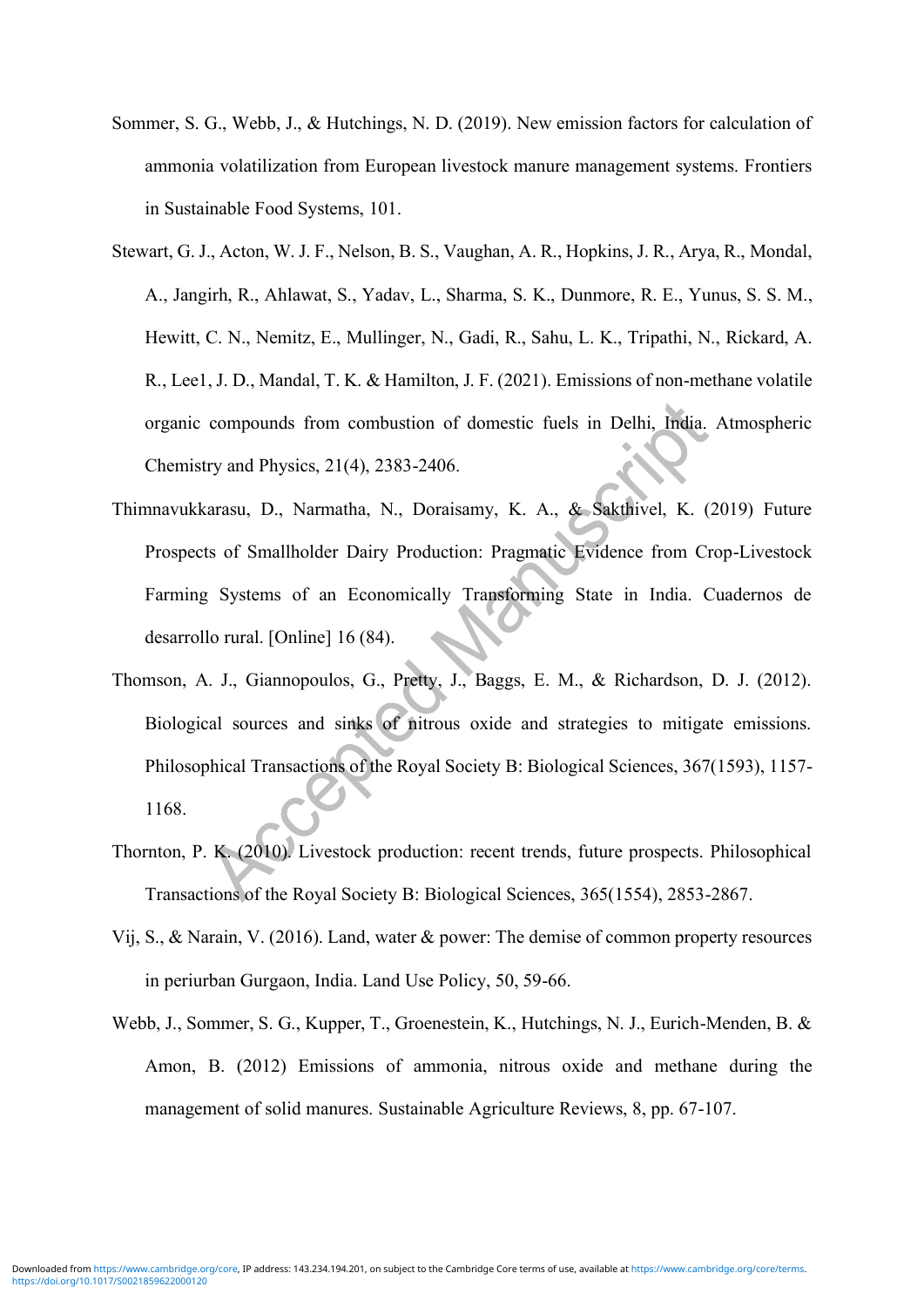**Fig. 1.** Manure mismanagement as a driver of nitrogen emissions from livestock production in India.

**Fig. 2.** Factors that affect N emission from cattle production in India.

Accepted Manuscript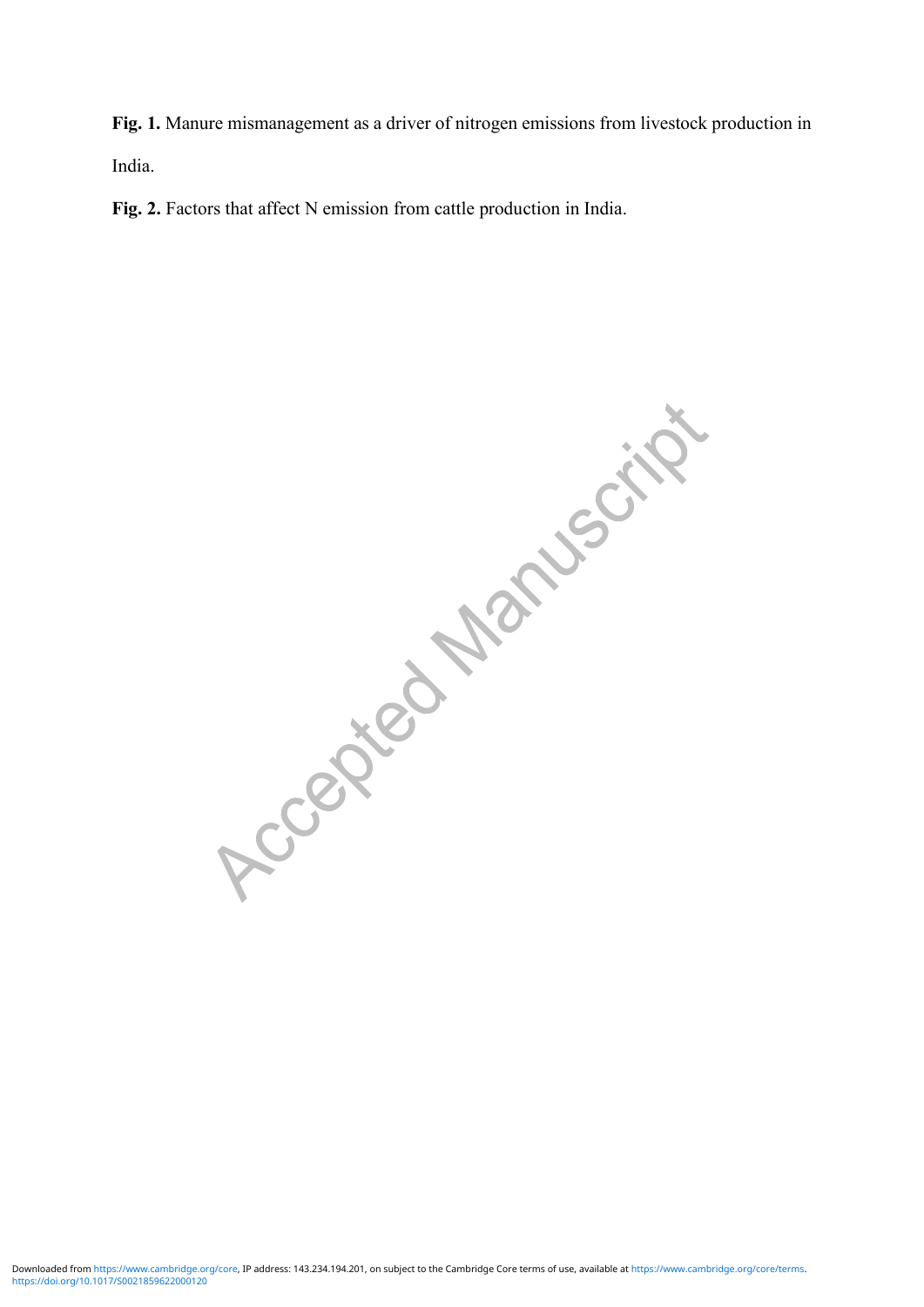\*Over-application of manure in fields \*Producing dry cakes from manure \*Manure allowed to decompose in the fields/pastures \*Storing in open heaps for organic fertiliser \*Not collecting urine from cattle

Accepted Marys.

**Fig. 1.**